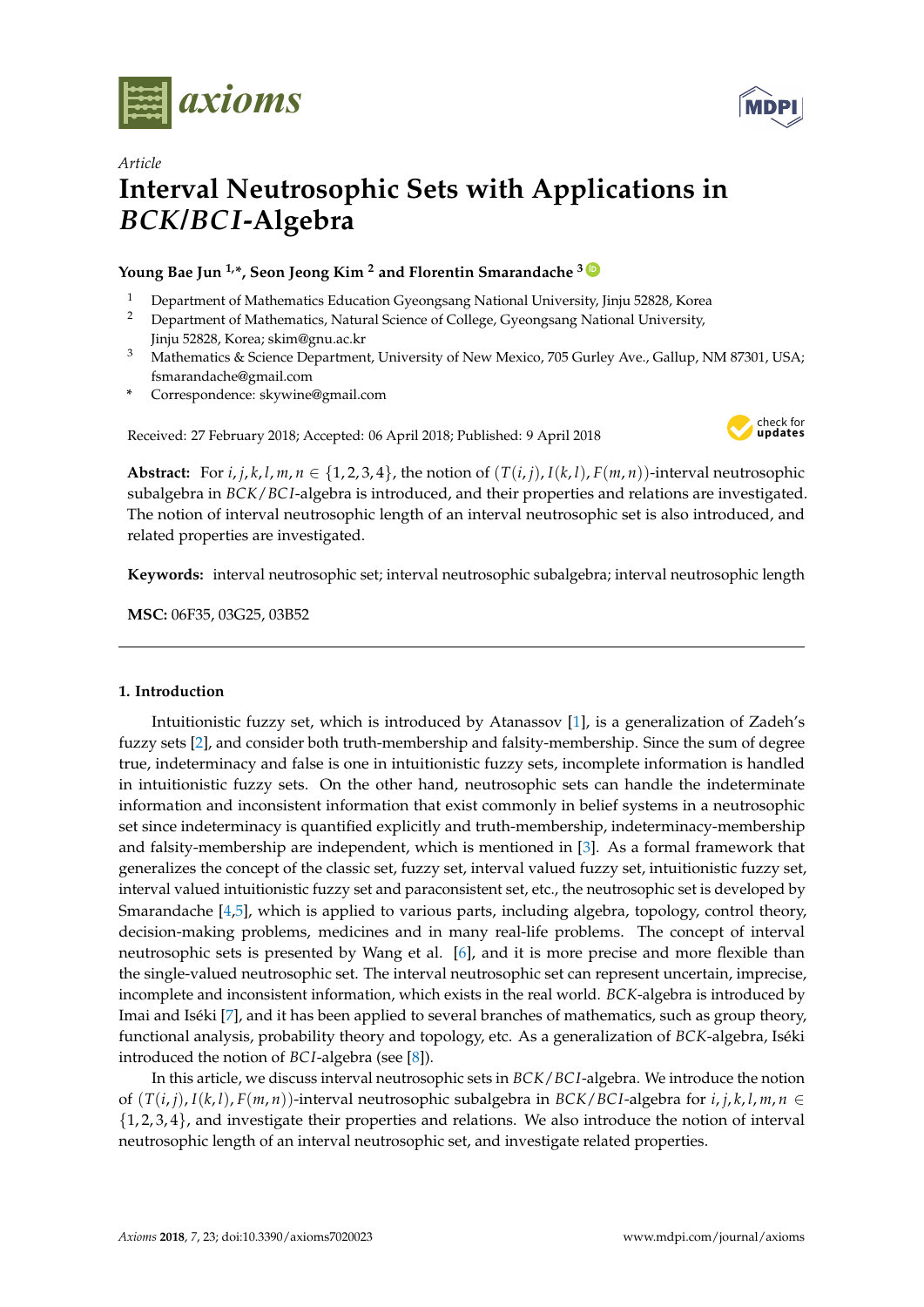#### **2. Preliminaries**

By a *BCI-algebra*, we mean a system  $X := (X, *0) \in K(\tau)$  in which the following axioms hold:

(I) 
$$
((x * y) * (x * z)) * (z * y) = 0,
$$

- (II)  $(x * (x * y)) * y = 0,$
- (III)  $x * x = 0$ ,
- (IV)  $x * y = y * x = 0 \Rightarrow x = y$

for all  $x, y, z \in X$ . If a *BCI*-algebra *X* satisfies  $0 * x = 0$  for all  $x \in X$ , then we say that *X* is *BCK-algebra*. A non-empty subset *S* of a *BCK*/*BCI*-algebra *X* is called a *subalgebra* of *X* if  $x * y \in S$  for all  $x, y \in S$ .

The collection of all *BCK*-algebra and all *BCI*-algebra are denoted by  $\mathcal{B}_K(X)$  and  $\mathcal{B}_I(X)$ , respectively. In addition,  $\mathcal{B}(X) := \mathcal{B}_K(X) \cup \mathcal{B}_I(X)$ .

We refer the reader to the books [\[9,](#page-12-8)[10\]](#page-12-9) for further information regarding *BCK*/*BC I*-algebra.

By a *fuzzy structure* over a nonempty set *X*, we mean an ordered pair (*X*, *ρ*) of *X* and a fuzzy set *ρ* on *X*.

**Definition 1** ([\[11\]](#page-12-10)). For any  $(X, *0) \in B(X)$ , a fuzzy structure  $(X, \mu)$  over  $(X, *0)$  is called a

• *fuzzy subalgebra of* (*X*, ∗, 0) *with type* 1 *(briefly,* 1*-fuzzy subalgebra of* (*X*, ∗, 0)*) if*

$$
(\forall x, y \in X) (\mu(x * y) \ge \min\{\mu(x), \mu(y)\}), \tag{1}
$$

• *fuzzy subalgebra of* (*X*, ∗, 0) *with type* 2 *(briefly,* 2*-fuzzy subalgebra of* (*X*, ∗, 0)*) if*

$$
(\forall x, y \in X) \left(\mu(x * y) \le \min\{\mu(x), \mu(y)\}\right),\tag{2}
$$

• *fuzzy subalgebra of* (*X*, ∗, 0) *with type* 3 *(briefly,* 3*-fuzzy subalgebra of* (*X*, ∗, 0)*) if*

$$
(\forall x, y \in X) (\mu(x * y) \ge \max\{\mu(x), \mu(y)\}), \tag{3}
$$

• *fuzzy subalgebra of* (*X*, ∗, 0) *with type* 4 *(briefly,* 4*-fuzzy subalgebra of* (*X*, ∗, 0)*) if*

$$
(\forall x, y \in X) (\mu(x * y) \le \max\{\mu(x), \mu(y)\}). \tag{4}
$$

Let *X* be a non-empty set. A neutrosophic set (NS) in *X* (see [\[4\]](#page-12-3)) is a structure of the form:

$$
A := \{ \langle x; A_T(x), A_I(x), A_F(x) \rangle \mid x \in X \},\
$$

where  $A_T: X \to [0,1]$  is a truth-membership function,  $A_I: X \to [0,1]$  is an indeterminate membership function, and  $A_F : X \to [0,1]$  is a false membership function.

An interval neutrosophic set (INS) *A* in *X* is characterized by truth-membership function *TA*, indeterminacy membership function  $I_A$  and falsity-membership function  $F_A$ . For each point *x* in *X*, *T<sub>A</sub>*(*x*), *I<sub>A</sub>*(*x*), *F<sub>A</sub>*(*x*)  $\in$  [0, 1] (see [\[3,](#page-12-2)[6\]](#page-12-5)).

#### **3. Interval Neutrosophic Subalgebra**

In what follows, let  $(X,*,0) \in \mathcal{B}(X)$  and  $\mathcal{P}^*([0,1])$  be the family of all subintervals of  $[0,1]$  unless otherwise specified.

**Definition 2** ([\[3,](#page-12-2)[6\]](#page-12-5))**.** *An interval neutrosophic set in a nonempty set X is a structure of the form:*

$$
\mathcal{I} := \{ \langle x, \mathcal{I}[T](x), \mathcal{I}[I](x), \mathcal{I}[F](x) \rangle \mid x \in X \},\
$$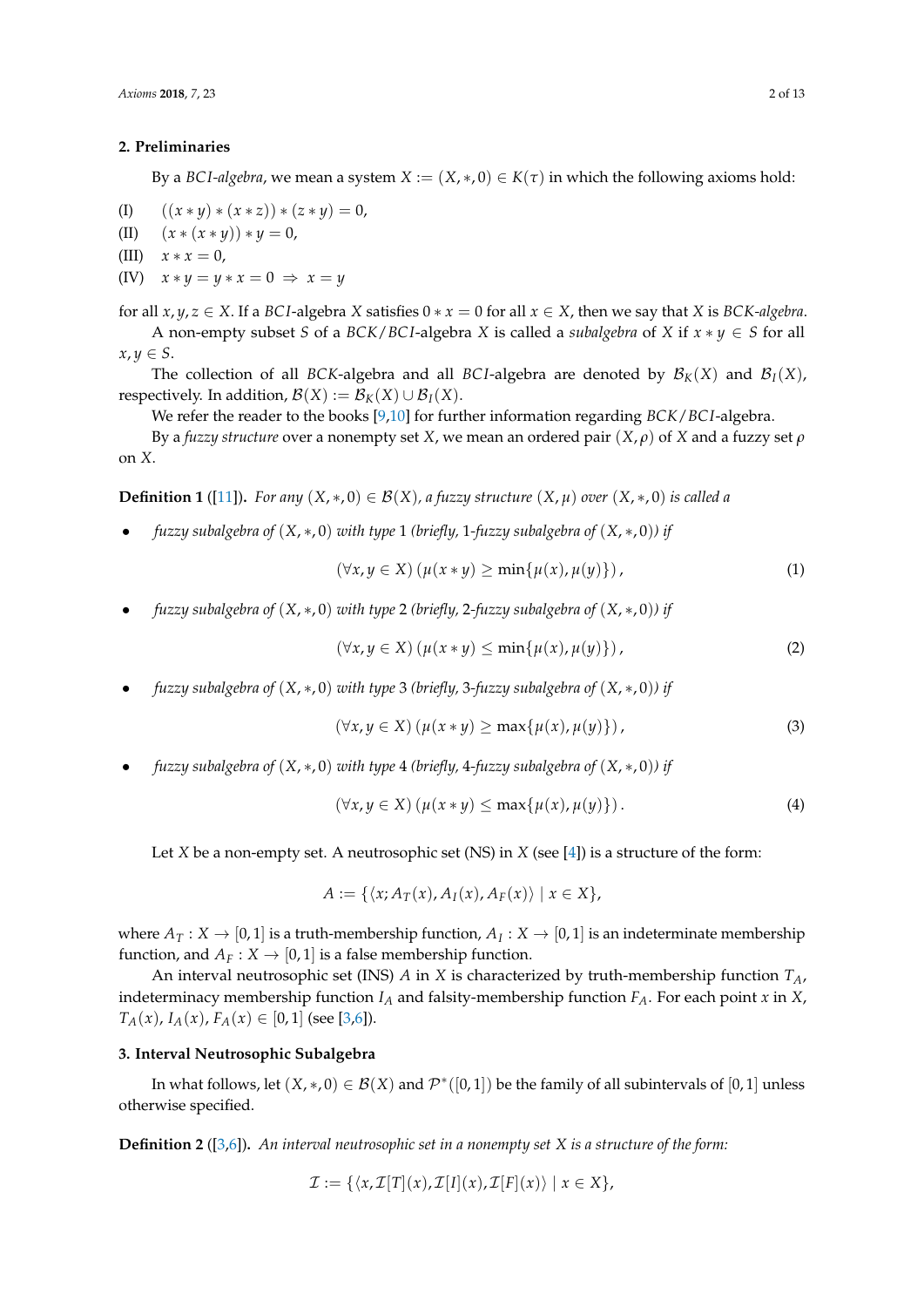*where*

$$
\mathcal{I}[T]: X \to \mathcal{P}^*([0,1]),
$$

*which is called interval truth-membership function,*

$$
\mathcal{I}[I]: X \to \mathcal{P}^*([0,1]),
$$

*which is called interval indeterminacy-membership function, and*

$$
\mathcal{I}[F]: X \to \mathcal{P}^*([0,1]),
$$

*which is called interval falsity-membership function.*

For the sake of simplicity, we will use the notation  $\mathcal{I} := (\mathcal{I}[T], \mathcal{I}[I], \mathcal{I}[F])$  for the interval neutrosophic set

$$
\mathcal{I} := \{ \langle x, \mathcal{I}[T](x), \mathcal{I}[I](x), \mathcal{I}[F](x) \rangle \mid x \in X \}.
$$

Given an interval neutrosophic set  $\mathcal{I} := (\mathcal{I}[T], \mathcal{I}[I], \mathcal{I}[F])$  in *X*, we consider the following functions:

$$
\mathcal{I}[T]_{\text{inf}} : X \to [0,1], x \mapsto \inf{\mathcal{I}[T](x)},
$$
  

$$
\mathcal{I}[I]_{\text{inf}} : X \to [0,1], x \mapsto \inf{\mathcal{I}[I](x)},
$$
  

$$
\mathcal{I}[F]_{\text{inf}} : X \to [0,1], x \mapsto \inf{\mathcal{I}[F](x)},
$$

and

$$
\mathcal{I}[T]_{\text{sup}} : X \to [0,1], x \mapsto \text{sup}\{\mathcal{I}[T](x)\},
$$
  

$$
\mathcal{I}[I]_{\text{sup}} : X \to [0,1], x \mapsto \text{sup}\{\mathcal{I}[I](x)\},
$$
  

$$
\mathcal{I}[F]_{\text{sup}} : X \to [0,1], x \mapsto \text{sup}\{\mathcal{I}[F](x)\}.
$$

**Definition 3.** For any *i*, *j*, *k*, *l*, *m*,  $n \in \{1, 2, 3, 4\}$ , an interval neutrosophic set  $\mathcal{I} := (\mathcal{I}[T], \mathcal{I}[I], \mathcal{I}[F])$  in X *is called a* (*T*(*i*, *j*), *I*(*k*, *l*), *F*(*m*, *n*))*-interval neutrosophic subalgebra of X if the following assertions are valid.*

- (1)  $(X, \mathcal{I}[T]_{\text{inf}})$  *is an i-fuzzy subalgebra of*  $(X, *, 0)$  *and*  $(X, \mathcal{I}[T]_{\text{sup}})$  *is a j-fuzzy subalgebra of*  $(X, *, 0)$ *,*
- (2)  $(X, \mathcal{I}[I]_{\text{inf}})$  *is a k-fuzzy subalgebra of*  $(X, *, 0)$  *and*  $(X, \mathcal{I}[I]_{\text{sup}})$  *is an l-fuzzy subalgebra of*  $(X, *, 0)$ *,*
- (3)  $(X, \mathcal{I}[F]_{\text{inf}})$  *is an m-fuzzy subalgebra of*  $(X, *, 0)$  *and*  $(X, \mathcal{I}[F]_{\text{sup}})$  *is an n-fuzzy subalgebra of*  $(X, *, 0)$ *.*

<span id="page-2-0"></span>**Example [1](#page-2-0).** *Consider a BCK-algebra*  $X = \{0, 1, 2, 3\}$  *with the binary operation* \**, which is given in Table* 1 *(see [\[10\]](#page-12-9)).*

**Table 1.** Cayley table for the binary operation "∗".

| $\ast$ | 0 | 1 | $\mathbf{2}$ | 3 |
|--------|---|---|--------------|---|
| 0      | 0 | 0 | 0            | 0 |
| 1      | 1 | 0 | 0            | 1 |
| 2      | 2 | 1 | 0            | 2 |
| 3      | 3 | 3 | 3            | 0 |

*(1)* Let  $\mathcal{I} := (\mathcal{I}[T], \mathcal{I}[I], \mathcal{I}[F])$  be an interval neutrosophic set in  $(X, *, 0)$  for which  $\mathcal{I}[T], \mathcal{I}[I]$  and  $\mathcal{I}[F]$ *are given as follows:*

$$
\mathcal{I}[T]: X \to \mathcal{P}^*([0,1]) \ x \mapsto \begin{cases} [0.4, 0.5) & \text{if } x = 0, \\ (0.3, 0.5] & \text{if } x = 1, \\ [0.2, 0.6) & \text{if } x = 2, \\ [0.1, 0.7] & \text{if } x = 3, \end{cases}
$$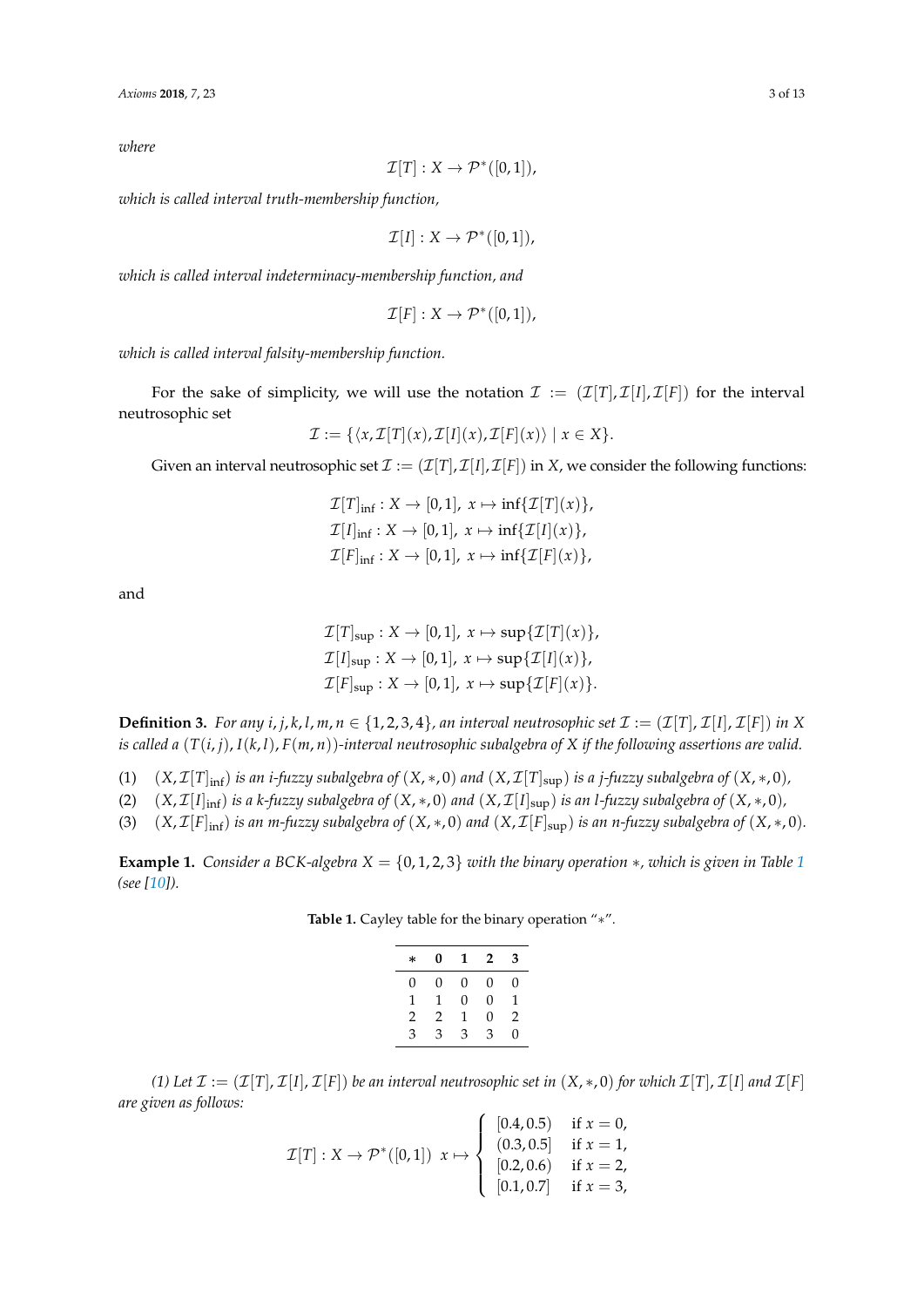$$
\mathcal{I}[I]: X \to \mathcal{P}^*([0,1]) \ x \mapsto \begin{cases}\n[0.5,0.8) & \text{if } x = 0, \\
(0.2,0.7) & \text{if } x = 1, \\
[0.5,0.6] & \text{if } x = 2, \\
[0.4,0.8) & \text{if } x = 3,\n\end{cases}
$$
\n
$$
\mathcal{I}[F]: X \to \mathcal{P}^*([0,1]) \ x \mapsto \begin{cases}\n[0.4,0.5) & \text{if } x = 0, \\
(0.2,0.9) & \text{if } x = 1, \\
[0.1,0.6] & \text{if } x = 2, \\
(0.4,0.7] & \text{if } x = 3.\n\end{cases}
$$

*It is routine to verify that*  $\mathcal{I} := (\mathcal{I}[T], \mathcal{I}[I], \mathcal{I}[F])$  *is a*  $(T(1, 4), T(1, 4))$ *-interval neutrosophic subalgebra of* (*X*, ∗, 0)*.*

*(2) Let*  $\mathcal{I} := (\mathcal{I}[T], \mathcal{I}[I], \mathcal{I}[F])$  *be an interval neutrosophic set in*  $(X, *, 0)$  *for which*  $\mathcal{I}[T], \mathcal{I}[I]$  *and*  $\mathcal{I}[F]$ *are given as follows:*

$$
\mathcal{I}[T]: X \to \mathcal{P}^*([0,1]) \ x \mapsto \begin{cases}\n[0.1, 0.4) & \text{if } x = 0, \\
(0.3, 0.5) & \text{if } x = 1, \\
[0.2, 0.7] & \text{if } x = 2, \\
[0.4, 0.6) & \text{if } x = 3,\n\end{cases}
$$
\n
$$
\mathcal{I}[I]: X \to \mathcal{P}^*([0,1]) \ x \mapsto \begin{cases}\n(0.2, 0.5) & \text{if } x = 0, \\
[0.5, 0.8] & \text{if } x = 1, \\
(0.4, 0.5) & \text{if } x = 1, \\
(0.2, 0.6) & \text{if } x = 2, \\
[0.2, 0.6) & \text{if } x = 3,\n\end{cases}
$$

*and*

$$
\mathcal{I}[F]: X \to \mathcal{P}^*([0,1]) \ x \mapsto \begin{cases} [0.3,0.4) & \text{if } x = 0, \\ (0.4,0.7) & \text{if } x = 1, \\ (0.6,0.8) & \text{if } x = 2, \\ [0.4,0.6] & \text{if } x = 3. \end{cases}
$$

*By routine calculations, we know that*  $\mathcal{I} := (\mathcal{I}[T], \mathcal{I}[I], \mathcal{I}[F])$  *is a*  $(T(4, 4), I(4, 4), F(4, 4))$ *-interval neutrosophic subalgebra of* (*X*, ∗, 0)*.*

<span id="page-3-1"></span><span id="page-3-0"></span>**Example [2](#page-3-0).** *Consider a BCI-algebra*  $X = \{0, a, b, c\}$  *with the binary operation*  $*$ *, which is given in Table* 2 *(see [\[10\]](#page-12-9)).*

**Table 2.** Cayley table for the binary operation "∗".

| $\ast$ | 0 | a             | b | C        |
|--------|---|---------------|---|----------|
| 0      | 0 | $\mathfrak a$ | b | С        |
| a      | a | $\Omega$      | Ċ | b        |
| b      | b | C             | 0 | a        |
| C      | C | b             | a | $\theta$ |
|        |   |               |   |          |

*Let*  $\mathcal{I} := (\mathcal{I}[T], \mathcal{I}[I], \mathcal{I}[F])$  *be an interval neutrosophic set in*  $(X, *, 0)$  *for which*  $\mathcal{I}[T], \mathcal{I}[I]$  *and*  $\mathcal{I}[F]$  *are given as follows:*  $\epsilon$  is

$$
\mathcal{I}[T]: X \to \mathcal{P}^*([0,1]) \ x \mapsto \begin{cases} [0.3,0.9) & \text{if } x = 0, \\ (0.7,0.9) & \text{if } x = a, \\ [0.7,0.8) & \text{if } x = b, \\ (0.5,0.8) & \text{if } x = c, \end{cases}
$$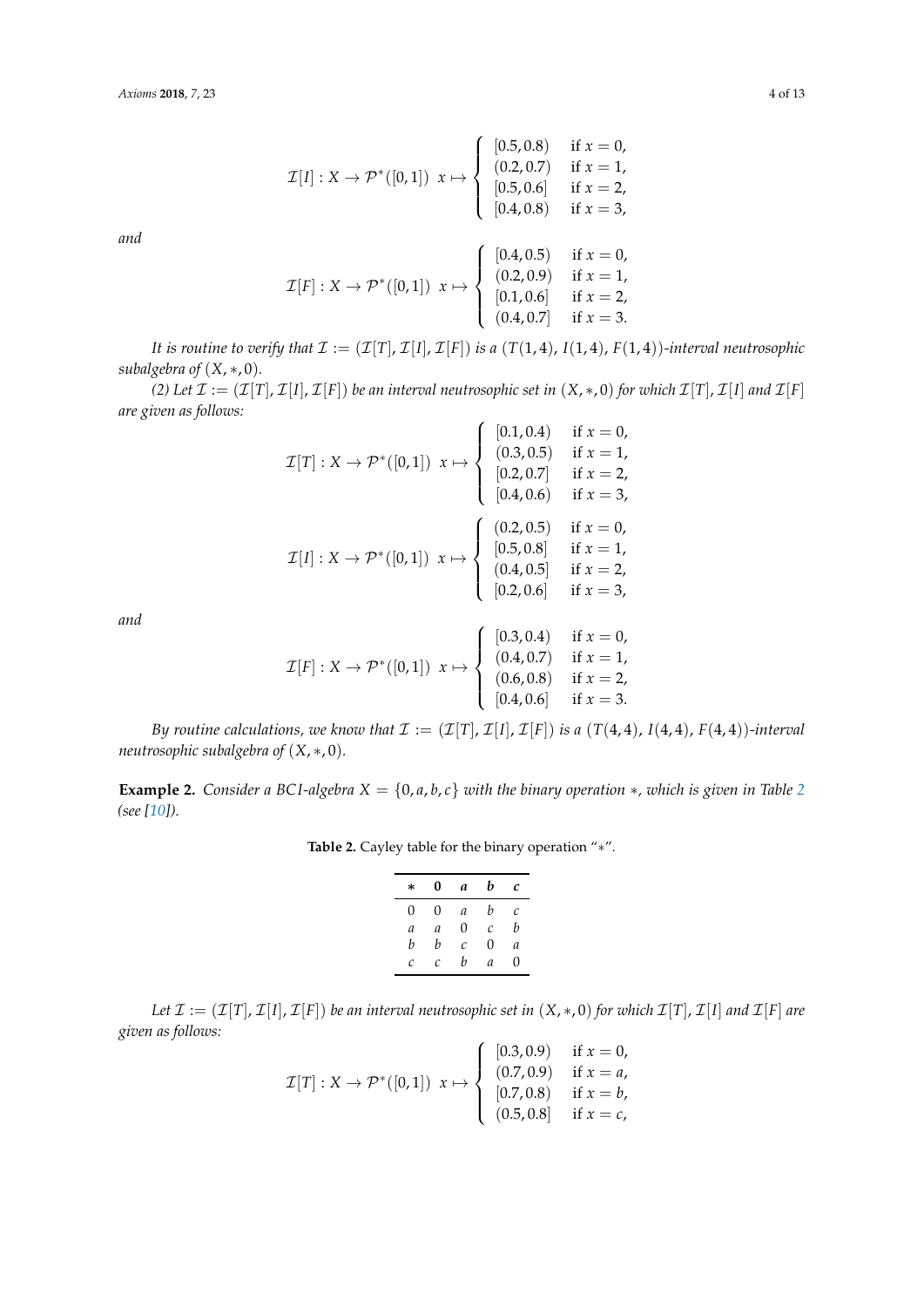$$
\mathcal{I}[I]: X \to \mathcal{P}^*([0,1]) \ x \mapsto \begin{cases}\n[0.2, 0.65) & \text{if } x = 0, \\
[0.5, 0.55] & \text{if } x = a, \\
(0.6, 0.65) & \text{if } x = b, \\
[0.5, 0.55) & \text{if } x = c,\n\end{cases}
$$
\n
$$
\mathcal{I}[F]: X \to \mathcal{P}^*([0,1]) \ x \mapsto \begin{cases}\n(0.3, 0.6) & \text{if } x = 0, \\
[0.4, 0.6] & \text{if } x = a, \\
(0.4, 0.5] & \text{if } x = a, \\
(0.3, 0.5) & \text{if } x = b,\n\end{cases}
$$

*Routine calculations show that*  $\mathcal{I} := (\mathcal{I}[T], \mathcal{I}[T], \mathcal{I}[F])$  *is a*  $(T(4, 1), T(4, 1), F(4, 1))$ *-interval neutrosophic subalgebra of* (*X*, ∗, 0)*. However, it is not a* (*T*(2, 1), *I*(2, 1), *F*(2, 1))*-interval neutrosophic subalgebra of* (*X*, ∗, 0) *since*

$$
\mathcal{I}[T]_{\text{inf}}(c*a) = \mathcal{I}[T]_{\text{inf}}(b) = 0.7 > 0.5 = \min\{\mathcal{I}[T]_{\text{inf}}(c), \mathcal{I}[T]_{\text{inf}}(a)\}
$$

*and/or*

*and*

$$
\mathcal{I}[I]_{\text{inf}}(a*c) = \mathcal{I}[I]_{\text{inf}}(b) = 0.6 > 0.5 = \min{\mathcal{I}[I]_{\text{inf}}(a), \mathcal{I}[I]_{\text{inf}}(c)}.
$$

*In addition, it is not a* (*T*(4, 3), *I*(4, 3), *F*(4, 3))*-interval neutrosophic subalgebra of* (*X*, ∗, 0) *since*

$$
\mathcal{I}[T]_{\text{sup}}(a * b) = \mathcal{I}[T]_{\text{sup}}(c) = 0.8 < 0.9 = \max\{\mathcal{I}[T]_{\text{inf}}(a), \mathcal{I}[T]_{\text{inf}}(c)\}
$$

*and/or*

$$
\mathcal{I}[F]_{\text{sup}}(a*b)=\mathcal{I}[F]_{\text{sup}}(c)=0.5<0.6=\max\{\mathcal{I}[F]_{\text{inf}}(a),\mathcal{I}[F]_{\text{inf}}(c)\}.
$$

Let  $\mathcal{I} := (\mathcal{I}[T], \mathcal{I}[T], \mathcal{I}[F])$  be an interval neutrosophic set in X. We consider the following sets:

$$
U(\mathcal{I}[T]_{\text{inf}}; \alpha_I) := \{x \in X \mid \mathcal{I}[T]_{\text{inf}}(x) \ge \alpha_I\},
$$
  
\n
$$
L(\mathcal{I}[T]_{\text{sup}}; \alpha_S) := \{x \in X \mid \mathcal{I}[T]_{\text{sup}}(x) \le \alpha_S\},
$$
  
\n
$$
U(\mathcal{I}[I]_{\text{inf}}; \beta_I) := \{x \in X \mid \mathcal{I}[I]_{\text{inf}}(x) \ge \beta_I\},
$$
  
\n
$$
L(\mathcal{I}[I]_{\text{sup}}; \beta_S) := \{x \in X \mid \mathcal{I}[I]_{\text{sup}}(x) \le \beta_S\},
$$

and

$$
U(\mathcal{I}[F]_{\text{inf}};\gamma_I) := \{x \in X \mid \mathcal{I}[F]_{\text{inf}}(x) \geq \gamma_I\},
$$
  

$$
L(\mathcal{I}[F]_{\text{sup}};\gamma_S) := \{x \in X \mid \mathcal{I}[F]_{\text{sup}}(x) \leq \gamma_S\},
$$

where  $α_I$ ,  $α_S$ ,  $β_I$ ,  $β_S$ ,  $γ_I$  and  $γ_S$  are numbers in [0, 1].

<span id="page-4-0"></span>**Theorem 1.** If an interval neutrosophic set  $\mathcal{I} := (\mathcal{I}[T], \mathcal{I}[I], \mathcal{I}[F])$  in X is a  $(T(i, 4), I(i, 4), F(i, 4))$ *-interval* neutrosophic subalgebra of  $(X,*,0)$  for  $i \in \{1,3\}$ , then  $U(\mathcal{I}[T]_{\text{inf}};\alpha_I)$ ,  $L(\mathcal{I}[T]_{\text{sup}};\alpha_S)$ ,  $U(\mathcal{I}[I]_{\text{inf}};\beta_I)$ ,  $L(\mathcal{I}[I]_{\text{sup}};\beta_S)$  ,  $U(\mathcal{I}[F]_{\text{inf}};\gamma_I)$  and  $L(\mathcal{I}[F]_{\text{sup}};\gamma_S)$  are either empty or subalgebra of  $(X,*,0)$  for all  $\alpha_I$ ,  $\alpha_S$ ,  $\beta_I$ , *βS, γ<sup>I</sup> , γ<sup>S</sup>* ∈ [0, 1]*.*

**Proof.** Assume that  $\mathcal{I} := (\mathcal{I}[T], \mathcal{I}[I], \mathcal{I}[F])$  is a  $(T(1, 4), T(1, 4), F(1, 4))$ -interval neutrosophic subalgebra of  $(X, *, 0)$ . Then,  $(X, \mathcal{I}[T]_{inf})$ ,  $(X, \mathcal{I}[I]_{inf})$  and  $(X, \mathcal{I}[F]_{inf})$  are 1-fuzzy subalgebra of X; and  $(X, \mathcal{I}[T]_{\text{sup}})$ ,  $(X, \mathcal{I}[I]_{\text{sup}})$  and  $(X, \mathcal{I}[F]_{\text{sup}})$  are 4-fuzzy subalgebra of X. Let  $\alpha_I$ ,  $\alpha_S \in [0,1]$  be such that  $U(\mathcal{I}[T]_{\text{inf}}; \alpha_I)$  and  $L(\mathcal{I}[T]_{\text{sup}}; \alpha_S)$  are nonempty. For any  $x, y \in X$ , if  $x, y \in U(\mathcal{I}[T]_{\text{inf}}; \alpha_I)$ , then  $\mathcal{I}[T]_{\text{inf}}(x) \geq \alpha_I$  and  $\mathcal{I}[T]_{\text{inf}}(y) \geq \alpha_I$ , and so

$$
\mathcal{I}[T]_{\text{inf}}(x * y) \geq \min\{\mathcal{I}[T]_{\text{inf}}(x), \mathcal{I}[T]_{\text{inf}}(y)\} \geq \alpha_I,
$$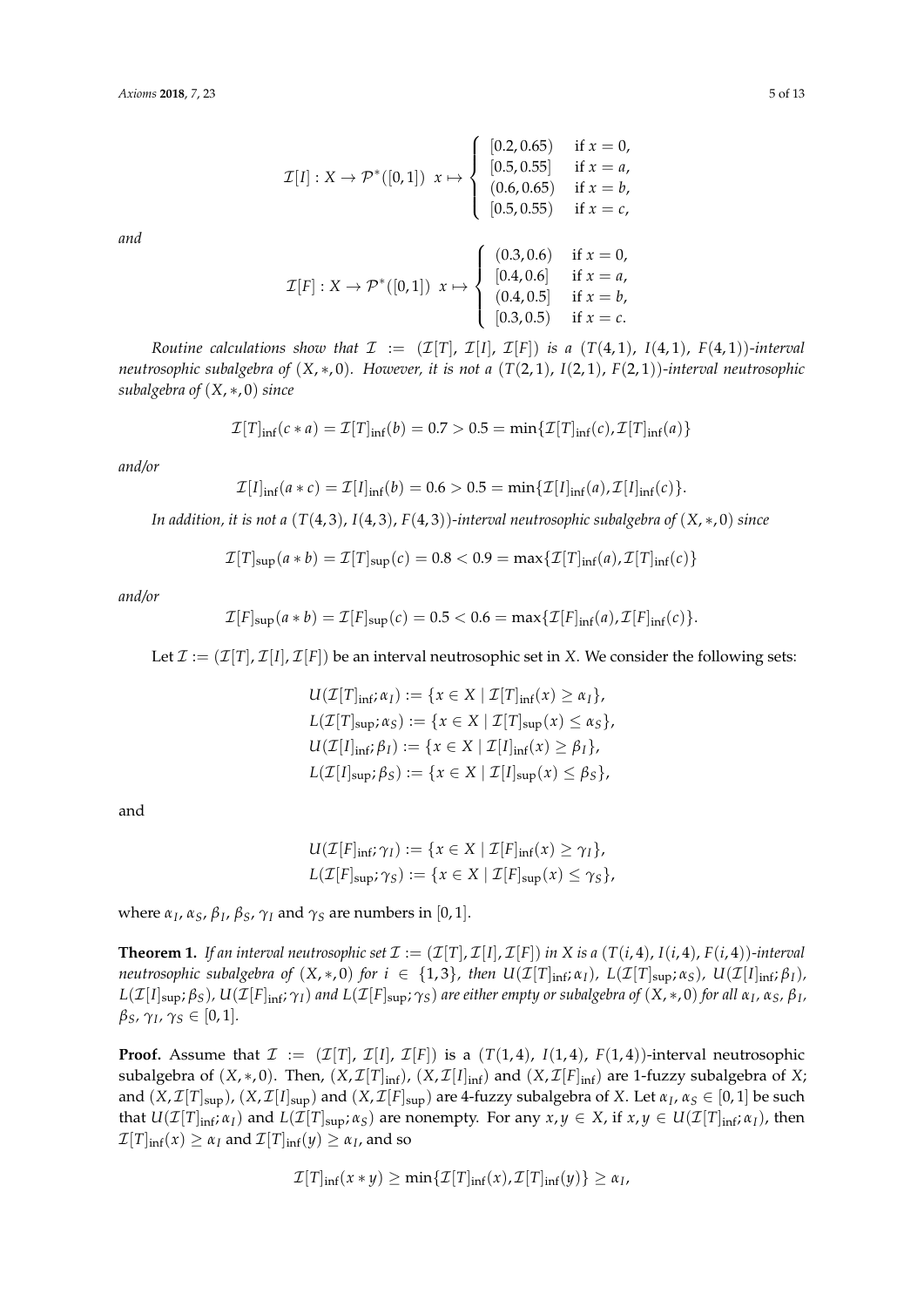that is,  $x * y \in U(\mathcal{I}[T]_{\text{inf}}; \alpha_I)$ . If  $x, y \in L(\mathcal{I}[T]_{\text{sup}}; \alpha_S)$ , then  $\mathcal{I}[T]_{\text{sup}}(x) \leq \alpha_S$  and  $\mathcal{I}[T]_{\text{sup}}(y) \leq \alpha_S$ , which imply that

$$
\mathcal{I}[T]_{\text{sup}}(x * y) \leq \max\{\mathcal{I}[T]_{\text{sup}}(x), \mathcal{I}[T]_{\text{sup}}(y)\} \leq \alpha_S,
$$

that is,  $x * y \in L(\mathcal{I}[T]_{\text{sup}}; \alpha_S)$ . Hence,  $U(\mathcal{I}[T]_{\text{inf}}; \alpha_I)$  and  $L(\mathcal{I}[T]_{\text{sup}}; \alpha_S)$  are subalgebra of  $(X, *, 0)$ for all  $\alpha_I$ ,  $\alpha_S \in [0,1]$ . Similarly, we can prove that  $U(\mathcal{I}[I]_{\text{inf}}; \beta_I)$ ,  $L(\mathcal{I}[I]_{\text{sup}}; \beta_S)$ ,  $U(\mathcal{I}[F]_{\text{inf}}; \gamma_I)$  and *L*( $\mathcal{I}[F]$ <sub>sup</sub>;  $γ_S$ ) are either empty or subalgebra of  $(X, *, 0)$  for all  $β_I$ ,  $β_S$ ,  $γ_I$ ,  $γ_S ∈ [0, 1]$ . Suppose that  $\mathcal{I} := (\mathcal{I}[T], \mathcal{I}[I], \mathcal{I}[F])$  is a  $(T(3, 4), T(3, 4), F(3, 4))$ -interval neutrosophic subalgebra of  $(X,*,0)$ . Then,  $(X,\mathcal{I}[T]_{\text{inf}})$ ,  $(X,\mathcal{I}[I]_{\text{inf}})$  and  $(X,\mathcal{I}[F]_{\text{inf}})$  are 3-fuzzy subalgebra of X; and  $(X,\mathcal{I}[T]_{\text{sup}})$ ,  $(X, \mathcal{I}[I]_{sup})$  and  $(X, \mathcal{I}[F]_{sup})$  are 4-fuzzy subalgebra of *X*. Let  $\beta_I$  and  $\beta_S \in [0, 1]$  be such that  $U(\mathcal{I}[I]_{\text{inf}};\beta_I)$  and  $L(\mathcal{I}[I]_{\text{sup}};\beta_S)$  are nonempty. Let  $x,y \in U(\mathcal{I}[I]_{\text{inf}};\beta_I)$ . Then,  $\mathcal{I}[I]_{\text{inf}}(x) \geq \beta_I$  and  $\mathcal{I}[I]_{\text{inf}}(y) \geq \beta_I.$  It follows that

$$
\mathcal{I}[I]_{\text{inf}}(x * y) \ge \max\{\mathcal{I}[I]_{\text{inf}}(x), \mathcal{I}[I]_{\text{inf}}(y)\} \ge \beta_I
$$

and so  $x * y \in U(\mathcal{I}[I]_{\text{inf}}; \beta_I)$ . Thus,  $U(\mathcal{I}[I]_{\text{inf}}; \beta_I)$  is a subalgebra of  $(X, *, 0)$ . If  $x, y \in L(\mathcal{I}[I]_{\text{inf}}; \beta_S)$ , then  $\mathcal{I}[I]_{\text{inf}}(x) \leq \beta_S$  and  $\mathcal{I}[I]_{\text{inf}}(y) \leq \beta_S$ . Hence,

$$
\mathcal{I}[I]_{\inf}(x*y) \leq \max\{\mathcal{I}[I]_{\inf}(x),\mathcal{I}[I]_{\inf}(y)\} \leq \beta_S,
$$

and so  $x * y \in L(\mathcal{I}[I]_{\text{inf}}; \beta_S)$ . Thus,  $L(\mathcal{I}[I]_{\text{inf}}; \beta_S)$  is a subalgebra of  $(X, *, 0)$ . Similarly, we can show that  $U(\mathcal{I}[T]_{\text{inf}}; \alpha_I)$ ,  $L(\mathcal{I}[T]_{\text{sup}}; \alpha_S)$ ,  $U(\mathcal{I}[F]_{\text{inf}}; \gamma_I)$  and  $L(\mathcal{I}[F]_{\text{sup}}; \gamma_S)$  are either empty or subalgebra of  $(X, ∗, 0)$  for all *α*<sub>*I*</sub>, *α*<sub>*S*</sub>, γ<sub>*I*</sub>, γ<sub>*S*</sub> ∈ [0, 1].

Since every 2-fuzzy subalgebra is a 4-fuzzy subalgebra, we have the following corollary.

**Corollary 1.** If an interval neutrosophic set  $\mathcal{I} := (\mathcal{I}[T], \mathcal{I}[T], \mathcal{I}[F])$  in X is a  $(T(i, 2), I(i, 2), F(i, 2))$ -interval neutrosophic subalgebra of  $(X,*,0)$  for  $i \in \{1,3\}$ , then  $U(\mathcal{I}[T]_{\text{inf}};\alpha_I)$ ,  $L(\mathcal{I}[T]_{\text{sup}};\alpha_S)$ ,  $U(\mathcal{I}[I]_{\text{inf}};\beta_I)$ ,  $L(\mathcal{I}[I]_{\text{sup}};\beta_S)$  ,  $U(\mathcal{I}[F]_{\text{inf}};\gamma_I)$  and  $L(\mathcal{I}[F]_{\text{sup}};\gamma_S)$  are either empty or subalgebra of  $(X,*,0)$  for all  $\alpha_I$ ,  $\alpha_S$ ,  $\beta_I$ , *βS, γ<sup>I</sup> , γ<sup>S</sup>* ∈ [0, 1]*.*

By a similar way to the proof of Theorem [1,](#page-4-0) we have the following theorems.

**Theorem 2.** If an interval neutrosophic set  $\mathcal{I} := (\mathcal{I}[T], \mathcal{I}[I], \mathcal{I}[F])$  in X is a  $(T(i, 4), I(i, 4), F(i, 4))$ *-interval* neutrosophic subalgebra of  $(X,*,0)$  for  $i \in \{2,4\}$ , then  $L(\mathcal{I}[T]_{\text{inf}}; \alpha_I)$ ,  $L(\mathcal{I}[T]_{\text{sup}}; \alpha_S)$ ,  $L(\mathcal{I}[I]_{\text{inf}}; \beta_I)$ ,  $L(\mathcal{I}[I]_{\text{sup}};\beta_S)$ ,  $L(\mathcal{I}[F]_{\text{inf}};\gamma_I)$  and  $L(\mathcal{I}[F]_{\text{sup}};\gamma_S)$  are either empty or subalgebra of  $(X,*,0)$  for all  $\alpha_I$ ,  $\alpha_S$ ,  $\beta_I$ , *βS, γ<sup>I</sup> , γ<sup>S</sup>* ∈ [0, 1]*.*

**Corollary 2.** If an interval neutrosophic set  $\mathcal{I} := (\mathcal{I}[T], \mathcal{I}[I], \mathcal{I}[F])$  in X is a  $(T(i, 2), I(i, 2), F(i, 2))$ -interval neutrosophic subalgebra of  $(X,*,0)$  for  $i \in \{2,4\}$ , then  $L(\mathcal{I}[T]_{\text{inf}}; \alpha_I)$ ,  $L(\mathcal{I}[T]_{\text{sup}}; \alpha_S)$ ,  $L(\mathcal{I}[I]_{\text{inf}}; \beta_I)$ ,  $L(\mathcal{I}[I]_{\text{sup}};\beta_S)$ ,  $L(\mathcal{I}[F]_{\text{inf}};\gamma_I)$  and  $L(\mathcal{I}[F]_{\text{sup}};\gamma_S)$  are either empty or subalgebra of  $(X,*,0)$  for all  $\alpha_I$ ,  $\alpha_S$ ,  $\beta_I$ , *βS, γ<sup>I</sup> , γ<sup>S</sup>* ∈ [0, 1]*.*

**Theorem 3.** If an interval neutrosophic set  $\mathcal{I} := (\mathcal{I}[T], \mathcal{I}[I], \mathcal{I}[F])$  in X is a  $(T(k, 1), I(k, 1), F(k, 1))$ *-interval* neutrosophic subalgebra of  $(X,*,0)$  for  $k \in \{1,3\}$ , then  $U(\mathcal{I}[T]_{\text{inf}}; \alpha_1)$ ,  $U(\mathcal{I}[T]_{\text{sup}}; \alpha_5)$ ,  $U(\mathcal{I}[I]_{\text{inf}}; \beta_1)$ ,  $U(\mathcal{I}[I]_{\text{sup}};\beta_S)$ ,  $U(\mathcal{I}[F]_{\text{inf}};\gamma_I)$  and  $U(\mathcal{I}[F]_{\text{sup}};\gamma_S)$  are either empty or subalgebra of  $(X,*,0)$  for all  $\alpha_I$ ,  $\alpha_S$ , *βI , βS, γ<sup>I</sup> , γ<sup>S</sup>* ∈ [0, 1]*.*

**Corollary 3.** If an interval neutrosophic set  $\mathcal{I} := (\mathcal{I}[T], \mathcal{I}[T], \mathcal{I}[F])$  in X is a  $(T(k,3), I(k,3))$ ,  $F(k,3)$ )-interval neutrosophic subalgebra of  $(X,*,0)$  for  $k \in \{1,3\}$ , then  $U(\mathcal{I}[T]_{\text{inf}};\alpha_I)$ ,  $U(\mathcal{I}[T]_{\text{sup}};\alpha_S)$ ,  $U(\mathcal{I}[I]_{\text{inf}};\beta_I)$ ,  $U(\mathcal{I}[I]_{\text{sup}};\beta_S)$ ,  $U(\mathcal{I}[F]_{\text{inf}};\gamma_I)$  and  $U(\mathcal{I}[F]_{\text{sup}};\gamma_S)$  are either empty or subalgebra of  $(X,*,0)$ *for all*  $α_I$ ,  $α_S$ ,  $β_I$ ,  $β_S$ ,  $γ_I$ ,  $γ_S \in [0, 1]$ .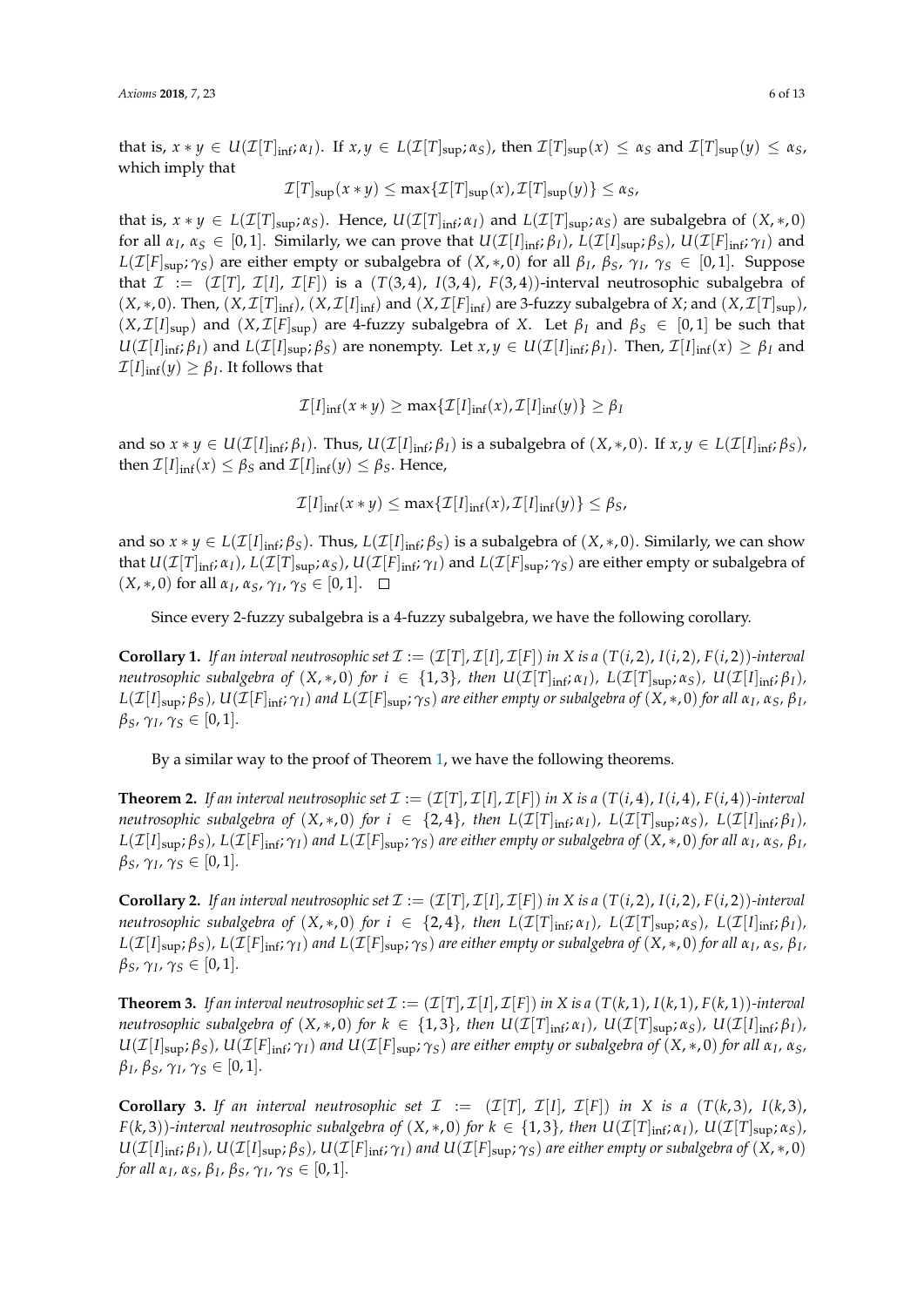**Theorem 4.** If an interval neutrosophic set  $\mathcal{I} := (\mathcal{I}[T], \mathcal{I}[I], \mathcal{I}[F])$  in X is a  $(T(k, 1), I(k, 1), F(k, 1))$ *-interval* neutrosophic subalgebra of  $(X,*,0)$  for  $k \in \{2,4\}$ , then  $L(\mathcal{I}[T]_{\text{inf}};\alpha_I)$ ,  $U(\mathcal{I}[T]_{\text{sup}};\alpha_S)$ ,  $L(\mathcal{I}[I]_{\text{inf}};\beta_I)$ ,  $U(\mathcal{I}[I]_{sup};\beta_S)$ ,  $L(\mathcal{I}[F]_{inf};\gamma_I)$  and  $U(\mathcal{I}[F]_{sup};\gamma_S)$  are either empty or subalgebra of  $(X,*,0)$  for all  $\alpha_I$ ,  $\alpha_S$ , *βI , βS, γ<sup>I</sup> , γ<sup>S</sup>* ∈ [0, 1]*.*

**Corollary 4.** If an interval neutrosophic set  $\mathcal{I} := (\mathcal{I}[T], \mathcal{I}[I], \mathcal{I}[F])$  in X is a  $(T(k,3), I(k,3))$  $F(k,3)$ )-interval neutrosophic subalgebra of  $(X,*,0)$  for  $k \in \{2,4\}$ , then  $L(\mathcal{I}[T]_{\text{inf}};\alpha_I)$ ,  $U(\mathcal{I}[T]_{\text{sup}};\alpha_S)$ ,  $L(\mathcal{I}[I]_{\text{inf}};\beta_I)$ ,  $U(\mathcal{I}[I]_{\text{sup}};\beta_S)$ ,  $L(\mathcal{I}[F]_{\text{inf}};\gamma_I)$  and  $U(\mathcal{I}[F]_{\text{sup}};\gamma_S)$  are either empty or subalgebra of  $(X,*,0)$ *for all*  $α_I$ ,  $α_S$ ,  $β_I$ ,  $β_S$ ,  $γ_I$ ,  $γ_S \in [0, 1]$ .

<span id="page-6-0"></span>**Theorem 5.** Let  $\mathcal{I} := (\mathcal{I}[T], \mathcal{I}[I], \mathcal{I}[F])$  be an interval neutrosophic set in X in which  $U(\mathcal{I}[T]_{\text{inf}}; \alpha_I)$ ,  $L(\mathcal{I}[T]_{\text{sup}};\alpha_S)$ ,  $U(\mathcal{I}[I]_{\text{inf}};\beta_I)$ ,  $L(\mathcal{I}[I]_{\text{sup}};\beta_S)$ ,  $U(\mathcal{I}[F]_{\text{inf}};\gamma_I)$  and  $L(\mathcal{I}[F]_{\text{sup}};\gamma_S)$  are nonempty subalgebra of  $(X,*,0)$  for all  $\alpha_I$ ,  $\alpha_S$ ,  $\beta_I$ ,  $\beta_S$ ,  $\gamma_I$ ,  $\gamma_S \in [0,1]$ . Then,  $\mathcal{I} := (\mathcal{I}[T],\mathcal{I}[I],\mathcal{I}[F])$  is a  $(T(1,4), I(1,4))$ , *F*(1, 4))*-interval neutrosophic subalgebra of* (*X*, ∗, 0)*.*

**Proof.** Suppose that  $(X, \mathcal{I}[T]_{\text{inf}})$  is not a 1-fuzzy subalgebra of  $(X, *, 0)$ . Then, there exists  $x, y \in X$ such that

$$
\mathcal{I}[T]_{\inf}(x*y)<\min\{\mathcal{I}[T]_{\inf}(x),\mathcal{I}[T]_{\inf}(y)\}.
$$

If we take  $\alpha_I = \min\{\mathcal{I}[T]_{\text{inf}}(x), \mathcal{I}[T]_{\text{inf}}(y)\}\$ , then  $x, y \in U(\mathcal{I}[T]_{\text{inf}}; \alpha_I)$ , but  $x * y \notin U(\mathcal{I}[T]_{\text{inf}}; \alpha_I)$ . This is a contradiction, and so  $(X, \mathcal{I}[T]_{\text{inf}})$  is a 1-fuzzy subalgebra of  $(X, *, 0)$ . If  $(X, \mathcal{I}[T]_{\text{sup}})$  is not a 4-fuzzy subalgebra of (*X*, ∗, 0), then

$$
\mathcal{I}[T]_{\text{sup}}(a * b) > \max\{\mathcal{I}[T]_{\text{sup}}(a), \mathcal{I}[T]_{\text{sup}}(b)\}
$$

for some  $a, b \in X$ , and so  $a, b \in L(\mathcal{I}[T]_{\text{sup}}; \alpha_S)$  and  $a * b \notin L(\mathcal{I}[T]_{\text{sup}}; \alpha_S)$  by taking

$$
\alpha_S := \max{\{\mathcal{I}[T]_{\text{sup}}(a), \mathcal{I}[T]_{\text{sup}}(b)\}}.
$$

This is a contradiction, and therefore  $(X, \mathcal{I}[T]_{\text{sup}})$  is a 4-fuzzy subalgebra of  $(X, *, 0)$ . Similarly, we can verify that  $(X, \mathcal{I}[I]_{inf})$  is a 1-fuzzy subalgebra of  $(X, *, 0)$  and  $(X, \mathcal{I}[I]_{sup})$  is a 4-fuzzy subalgebra of  $(X,*,0)$ ; and  $(X,\mathcal{I}[F]_{\text{inf}})$  is a 1-fuzzy subalgebra of  $(X,*,0)$  and  $(X,\mathcal{I}[F]_{\text{sup}})$  is a 4-fuzzy subalgebra of  $(X,*,0)$ . Consequently,  $\mathcal{I} := (\mathcal{I}[T], \mathcal{I}[I], \mathcal{I}[F])$  is a  $(T(1,4), T(1,4), F(1,4))$ -interval neutrosophic subalgebra of  $(X, *, 0)$ . □

Using the similar method to the proof of Theorem [5,](#page-6-0) we get the following theorems.

**Theorem 6.** Let  $\mathcal{I} := (\mathcal{I}[T], \mathcal{I}[I], \mathcal{I}[F])$  be an interval neutrosophic set in X in which  $L(\mathcal{I}[T]_{\text{inf}}; \alpha_I)$ ,  $U(\mathcal{I}[T]_{sup};\alpha_S)$ ,  $L(\mathcal{I}[I]_{inf};\beta_I)$ ,  $U(\mathcal{I}[I]_{sup};\beta_S)$ ,  $L(\mathcal{I}[F]_{inf};\gamma_I)$  and  $U(\mathcal{I}[F]_{sup};\gamma_S)$  are nonempty subalgebra of  $(X,*,0)$  for all  $\alpha_I$ ,  $\alpha_S$ ,  $\beta_I$ ,  $\beta_S$ ,  $\gamma_I$ ,  $\gamma_S \in [0,1]$ . Then,  $\mathcal{I} := (\mathcal{I}[T],\mathcal{I}[I],\mathcal{I}[F])$  is a  $(T(4,1), I(4,1), I(4,1))$ *F*(4, 1))*-interval neutrosophic subalgebra of* (*X*, ∗, 0)*.*

**Theorem 7.** Let  $\mathcal{I} := (\mathcal{I}[T], \mathcal{I}[I], \mathcal{I}[F])$  be an interval neutrosophic set in X in which  $L(\mathcal{I}[T]_{\text{inf}}; \alpha_I)$ ,  $L(\mathcal{I}[T]_{\text{sup}};\alpha_S)$ ,  $L(\mathcal{I}[I]_{\text{inf}};\beta_I)$ ,  $L(\mathcal{I}[I]_{\text{sup}};\beta_S)$ ,  $L(\mathcal{I}[F]_{\text{inf}};\gamma_I)$  and  $L(\mathcal{I}[F]_{\text{sup}};\gamma_S)$  are nonempty subalgebra of  $(X,*,0)$  for all  $\alpha_I$ ,  $\alpha_S$ ,  $\beta_I$ ,  $\beta_S$ ,  $\gamma_I$ ,  $\gamma_S \in [0,1]$ . Then,  $\mathcal{I} := (\mathcal{I}[T],\mathcal{I}[I],\mathcal{I}[F])$  is a  $(T(4,4), I(4,4))$ , *F*(4, 4))*-interval neutrosophic subalgebra of* (*X*, ∗, 0)*.*

**Theorem 8.** Let  $\mathcal{I} := (\mathcal{I}[T], \mathcal{I}[T], \mathcal{I}[F])$  be an interval neutrosophic set in X in which  $U(\mathcal{I}[T]_{\text{inf}}; \alpha_I)$ ,  $U(\mathcal{I}[T]_{sup};\alpha_S)$ ,  $U(\mathcal{I}[I]_{inf};\beta_I)$ ,  $U(\mathcal{I}[I]_{sup};\beta_S)$ ,  $U(\mathcal{I}[F]_{inf};\gamma_I)$  and  $U(\mathcal{I}[F]_{sup};\gamma_S)$  are nonempty subalgebra of  $(X,*,0)$  for all  $\alpha_I$ ,  $\alpha_S$ ,  $\beta_I$ ,  $\beta_S$ ,  $\gamma_I$ ,  $\gamma_S \in [0,1]$ . Then,  $\mathcal{I} := (\mathcal{I}[T],\mathcal{I}[I],\mathcal{I}[F])$  is a  $(T(1,1), I(1,1), I(1,1))$ *F*(1, 1))*-interval neutrosophic subalgebra of* (*X*, ∗, 0)*.*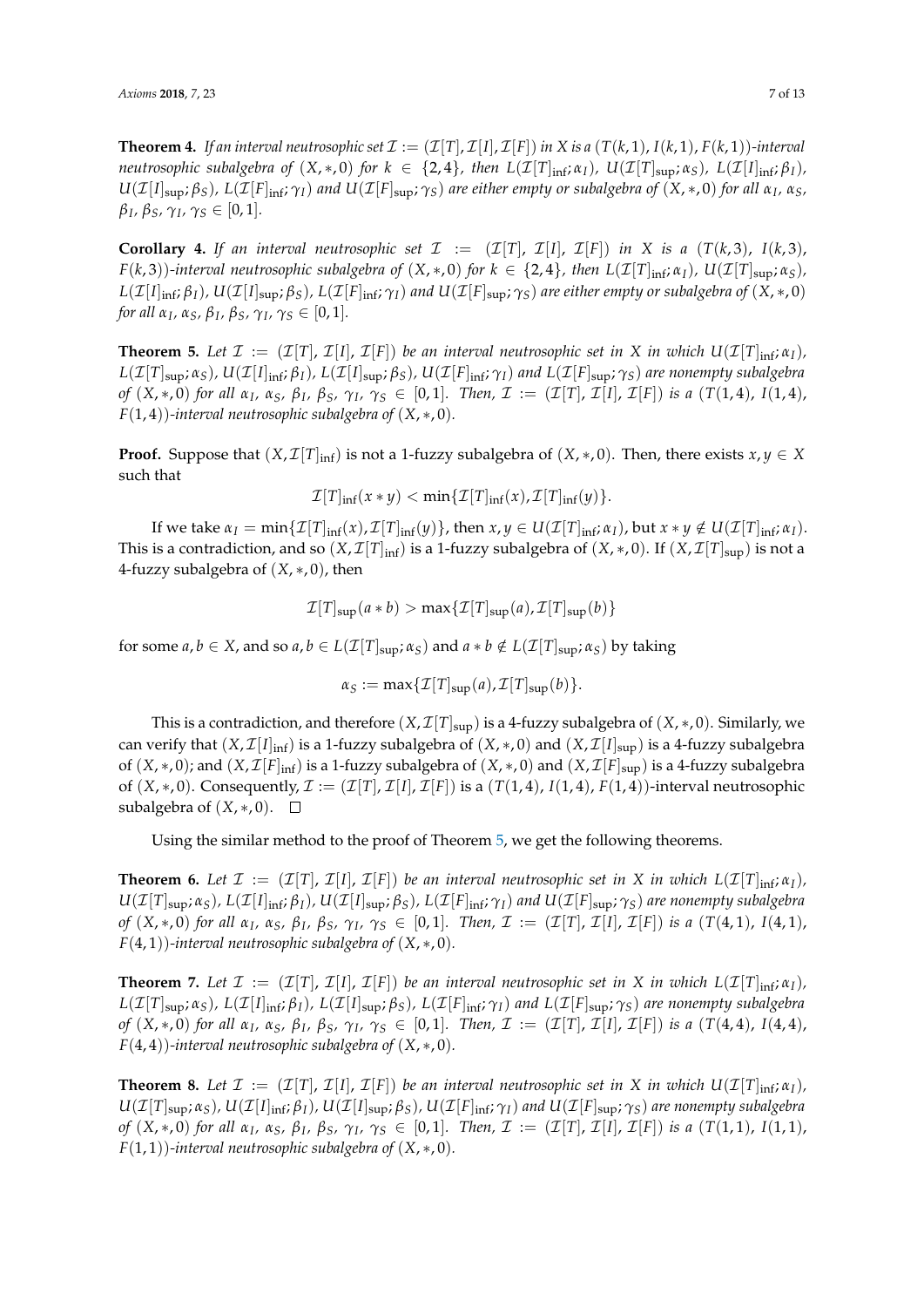## **4. Interval Neutrosophic Lengths**

**Definition 4.** *Given an interval neutrosophic set*  $\mathcal{I} := (\mathcal{I}[T], \mathcal{I}[I], \mathcal{I}[F])$  *in X*, we define the interval neutrosophic length of  ${\cal I}$  as an ordered triple  ${\cal I}_\ell := ({\cal I}[T]_\ell, {\cal I}[I]_\ell, {\cal I}[F]_\ell)$  where

$$
\mathcal{I}[T]_{\ell}: X \to [0,1], x \mapsto \mathcal{I}[T]_{\text{sup}}(x) - \mathcal{I}[T]_{\text{inf}}(x),
$$
  

$$
\mathcal{I}[I]_{\ell}: X \to [0,1], x \mapsto \mathcal{I}[I]_{\text{sup}}(x) - \mathcal{I}[I]_{\text{inf}}(x),
$$

*and*

$$
\mathcal{I}[F]_{\ell}: X \to [0,1], x \mapsto \mathcal{I}[F]_{\text{sup}}(x) - \mathcal{I}[F]_{\text{inf}}(x),
$$

*which are called interval neutrosophic T-length, interval neutrosophic I-length and interval neutrosophic F-length of* I*, respectively.*

<span id="page-7-0"></span>**Example 3.** Consider the interval neutrosophic set  $\mathcal{I} := (\mathcal{I}[T], \mathcal{I}[I], \mathcal{I}[F])$  in X, which is given in Example [2.](#page-3-1) *Then, the interval neutrosophic length of*  $I$  *is given by Table [3.](#page-7-0)* 

| <b>Table 3.</b> Interval neutrosophic length of $\mathcal{I}$ . |  |
|-----------------------------------------------------------------|--|
|                                                                 |  |

| X             | $\mathcal{I}[T]_{\ell}$ | $\mathcal{I}[I]_{\ell}$ | $\mathcal{I}[F]_{\ell}$ |
|---------------|-------------------------|-------------------------|-------------------------|
| 0             | 0.6                     | 0.45                    | 0.3                     |
| a             | 0.2                     | 0.05                    | 0.2                     |
| h             | 0.1                     | 0.05                    | 0.1                     |
| $\mathcal{C}$ | 0.3                     | 0.05                    | 0.2                     |

**Theorem 9.** If an interval neutrosophic set  $\mathcal{I} := (\mathcal{I}[T], \mathcal{I}[I], \mathcal{I}[F])$  in X is a  $(T(i, 3), I(i, 3), F(i, 3))$ *-interval neutrosophic subalgebra of*  $(X,*,0)$  *for*  $i\in\{2,4\}$ *, then*  $(X,\mathcal{I}[T]_\ell)$ *,*  $(X,\mathcal{I}[I]_\ell)$  *and*  $(X,\mathcal{I}[F]_\ell)$  *are 3-fuzzy subalgebra of*  $(X, *, 0)$ *.* 

**Proof.** Assume that  $\mathcal{I} := (\mathcal{I}[T], \mathcal{I}[I], \mathcal{I}[F])$  is a  $(T(2, 3), T(2, 3))$ -interval neutrosophic subalgebra of  $(X, *, 0)$ . Then,  $(X, \mathcal{I}[T]_{inf})$ ,  $(X, \mathcal{I}[T]_{inf})$  and  $(X, \mathcal{I}[F]_{inf})$  are 2-fuzzy subalgebra of  $X$ , and  $(X, \mathcal{I}[T]_{\text{sup}})$ ,  $(X, \mathcal{I}[I]_{\text{sup}})$  and  $(X, \mathcal{I}[F]_{\text{sup}})$  are 3-fuzzy subalgebra of *X*. Thus,

$$
\mathcal{I}[T]_{\text{inf}}(x * y) \leq \min{\{\mathcal{I}[T]_{\text{inf}}(x), \mathcal{I}[T]_{\text{inf}}(y)\}},
$$
  

$$
\mathcal{I}[I]_{\text{inf}}(x * y) \leq \min{\{\mathcal{I}[I]_{\text{inf}}(x), \mathcal{I}[I]_{\text{inf}}(y)\}},
$$
  

$$
\mathcal{I}[F]_{\text{inf}}(x * y) \leq \min{\{\mathcal{I}[F]_{\text{inf}}(x), \mathcal{I}[F]_{\text{inf}}(y)\}},
$$

and

$$
\mathcal{I}[T]_{\text{sup}}(x * y) \ge \max\{\mathcal{I}[T]_{\text{sup}}(x), \mathcal{I}[T]_{\text{sup}}(y)\},
$$
  

$$
\mathcal{I}[I]_{\text{sup}}(x * y) \ge \max\{\mathcal{I}[I]_{\text{sup}}(x), \mathcal{I}[I]_{\text{sup}}(y)\},
$$
  

$$
\mathcal{I}[F]_{\text{sup}}(x * y) \ge \max\{\mathcal{I}[F]_{\text{sup}}(x), \mathcal{I}[F]_{\text{sup}}(y)\},
$$

for all  $x, y \in X$ . It follows that

$$
\mathcal{I}[T]_{\ell}(x * y) = \mathcal{I}[T]_{\sup}(x * y) - \mathcal{I}[T]_{\inf}(x * y) \ge \mathcal{I}[T]_{\sup}(x) - \mathcal{I}[T]_{\inf}(x) = \mathcal{I}[T]_{\ell}(x),
$$
\n
$$
\mathcal{I}[T]_{\ell}(x * y) = \mathcal{I}[T]_{\sup}(x * y) - \mathcal{I}[T]_{\inf}(x * y) \ge \mathcal{I}[T]_{\sup}(y) - \mathcal{I}[T]_{\inf}(y) = \mathcal{I}[T]_{\ell}(y),
$$
\n
$$
\mathcal{I}[I]_{\ell}(x * y) = \mathcal{I}[I]_{\sup}(x * y) - \mathcal{I}[I]_{\inf}(x * y) \ge \mathcal{I}[I]_{\sup}(x) - \mathcal{I}[I]_{\inf}(x) = \mathcal{I}[I]_{\ell}(x),
$$
\n
$$
\mathcal{I}[I]_{\ell}(x * y) = \mathcal{I}[I]_{\sup}(x * y) - \mathcal{I}[I]_{\inf}(x * y) \ge \mathcal{I}[I]_{\sup}(y) - \mathcal{I}[I]_{\inf}(y) = \mathcal{I}[I]_{\ell}(y),
$$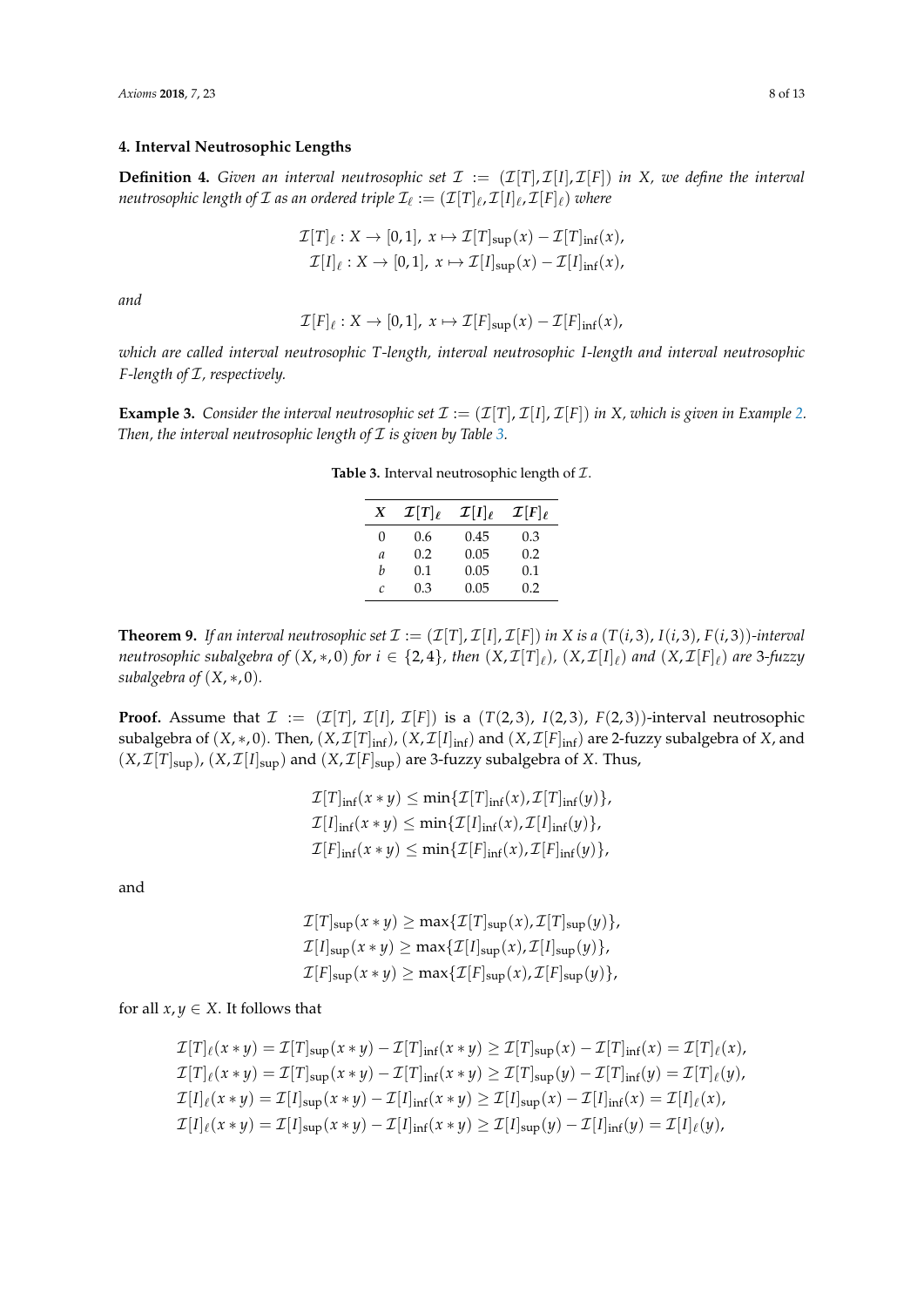$$
\mathcal{I}[F]_{\ell}(x*y) = \mathcal{I}[F]_{\text{sup}}(x*y) - \mathcal{I}[F]_{\text{inf}}(x*y) \ge \mathcal{I}[F]_{\text{sup}}(x) - \mathcal{I}[F]_{\text{inf}}(x) = \mathcal{I}[F]_{\ell}(x),
$$
  

$$
\mathcal{I}[F]_{\ell}(x*y) = \mathcal{I}[F]_{\text{sup}}(x*y) - \mathcal{I}[F]_{\text{inf}}(x*y) \ge \mathcal{I}[F]_{\text{sup}}(y) - \mathcal{I}[F]_{\text{inf}}(y) = \mathcal{I}[F]_{\ell}(y).
$$

Hence,

$$
\mathcal{I}[T]_{\ell}(x * y) \geq \max\{\mathcal{I}[T]_{\ell}(x), \mathcal{I}[T]_{\ell}(y)\},
$$
  

$$
\mathcal{I}[I]_{\ell}(x * y) \geq \max\{\mathcal{I}[I]_{\ell}(x), \mathcal{I}[I]_{\ell}(y)\},
$$

and

$$
\mathcal{I}[F]_{\ell}(x*y)\geq \max\{\mathcal{I}[F]_{\ell}(x),\mathcal{I}[F]_{\ell}(y)\},
$$

for all  $x, y \in X$ . Therefore,  $(X, \mathcal{I}[T]_{\ell})$ ,  $(X, \mathcal{I}[I]_{\ell})$  and  $(X, \mathcal{I}[F]_{\ell})$  are 3-fuzzy subalgebra of  $(X, *, 0)$ . Suppose that  $\mathcal{I} := (\mathcal{I}[T], \mathcal{I}[I], \mathcal{I}[F])$  is a  $(T(4, 3), I(4, 3), F(4, 3))$ -interval neutrosophic subalgebra

of  $(X,*,0)$ . Then,  $(X,\mathcal{I}[T]_{inf})$ ,  $(X,\mathcal{I}[I]_{inf})$  and  $(X,\mathcal{I}[F]_{inf})$  are 4-fuzzy subalgebra of *X*, and  $(X, \mathcal{I}[T]_{\text{sup}})$ ,  $(X, \mathcal{I}[I]_{\text{sup}})$  and  $(X, \mathcal{I}[F]_{\text{sup}})$  are 3-fuzzy subalgebra of *X*. Hence,

$$
\mathcal{I}[T]_{\text{inf}}(x * y) \le \max{\{\mathcal{I}[T]_{\text{inf}}(x), \mathcal{I}[T]_{\text{inf}}(y)\}},
$$
  
\n
$$
\mathcal{I}[I]_{\text{inf}}(x * y) \le \max{\{\mathcal{I}[I]_{\text{inf}}(x), \mathcal{I}[I]_{\text{inf}}(y)\}},
$$
  
\n
$$
\mathcal{I}[F]_{\text{inf}}(x * y) \le \max{\{\mathcal{I}[F]_{\text{inf}}(x), \mathcal{I}[F]_{\text{inf}}(y)\}},
$$
\n(5)

<span id="page-8-0"></span>and

$$
\mathcal{I}[T]_{\text{sup}}(x * y) \ge \max\{\mathcal{I}[T]_{\text{sup}}(x), \mathcal{I}[T]_{\text{sup}}(y)\},
$$
  

$$
\mathcal{I}[I]_{\text{sup}}(x * y) \ge \max\{\mathcal{I}[I]_{\text{sup}}(x), \mathcal{I}[I]_{\text{sup}}(y)\},
$$
  

$$
\mathcal{I}[F]_{\text{sup}}(x * y) \ge \max\{\mathcal{I}[F]_{\text{sup}}(x), \mathcal{I}[F]_{\text{sup}}(y)\},
$$

for all  $x, y \in X$ . Label [\(5\)](#page-8-0) implies that

$$
\mathcal{I}[T]_{\inf}(x * y) \leq \mathcal{I}[T]_{\inf}(x) \text{ or } \mathcal{I}[T]_{\inf}(x * y) \leq \mathcal{I}[T]_{\inf}(y),
$$
  

$$
\mathcal{I}[I]_{\inf}(x * y) \leq \mathcal{I}[I]_{\inf}(x) \text{ or } \mathcal{I}[I]_{\inf}(x * y) \leq \mathcal{I}[I]_{\inf}(y),
$$
  

$$
\mathcal{I}[F]_{\inf}(x * y) \leq \mathcal{I}[F]_{\inf}(x) \text{ or } \mathcal{I}[F]_{\inf}(x * y) \leq \mathcal{I}[F]_{\inf}(y).
$$

If  $\mathcal{I}[T]_{\text{inf}}(x * y) \leq \mathcal{I}[T]_{\text{inf}}(x)$ , then

$$
\mathcal{I}[T]_{\ell}(x*y)=\mathcal{I}[T]_{\sup}(x*y)-\mathcal{I}[T]_{\inf}(x*y)\geq \mathcal{I}[T]_{\sup}(x)-\mathcal{I}[T]_{\inf}(x)=\mathcal{I}[T]_{\ell}(x).
$$

If  $\mathcal{I}[T]_{\text{inf}}(x * y) \leq \mathcal{I}[T]_{\text{inf}}(y)$ , then

$$
\mathcal{I}[T]_{\ell}(x * y) = \mathcal{I}[T]_{\sup}(x * y) - \mathcal{I}[T]_{\inf}(x * y) \ge \mathcal{I}[T]_{\sup}(y) - \mathcal{I}[T]_{\inf}(y) = \mathcal{I}[T]_{\ell}(y).
$$

It follows that  $\mathcal{I}[T]_\ell(x*y) \ \geq \ \max\{\mathcal{I}[T]_\ell(x),\mathcal{I}[T]_\ell(y)\}.$  Therefore,  $(X,\mathcal{I}[T]_\ell)$  is a 3-fuzzy subalgebra of  $(X,*,0)$ . Similarly, we can show that  $(X,\mathcal{I}[I]_\ell)$  and  $(X,\mathcal{I}[F]_\ell)$  are 3-fuzzy subalgebra of  $(X, *, 0)$ .  $\square$ 

**Corollary 5.** If an interval neutrosophic set  $\mathcal{I} := (\mathcal{I}[T], \mathcal{I}[I], \mathcal{I}[F])$  in X is a  $(T(i, 3), I(i, 3), F(i, 3))$ *-interval neutrosophic subalgebra of*  $(X,*,0)$  *for*  $i\in\{2,4\}$ *, then*  $(X,\mathcal{I}[T]_\ell)$ *,*  $(X,\mathcal{I}[I]_\ell)$  *and*  $(X,\mathcal{I}[F]_\ell)$  *are 1-fuzzy subalgebra of* (*X*, ∗, 0)*.*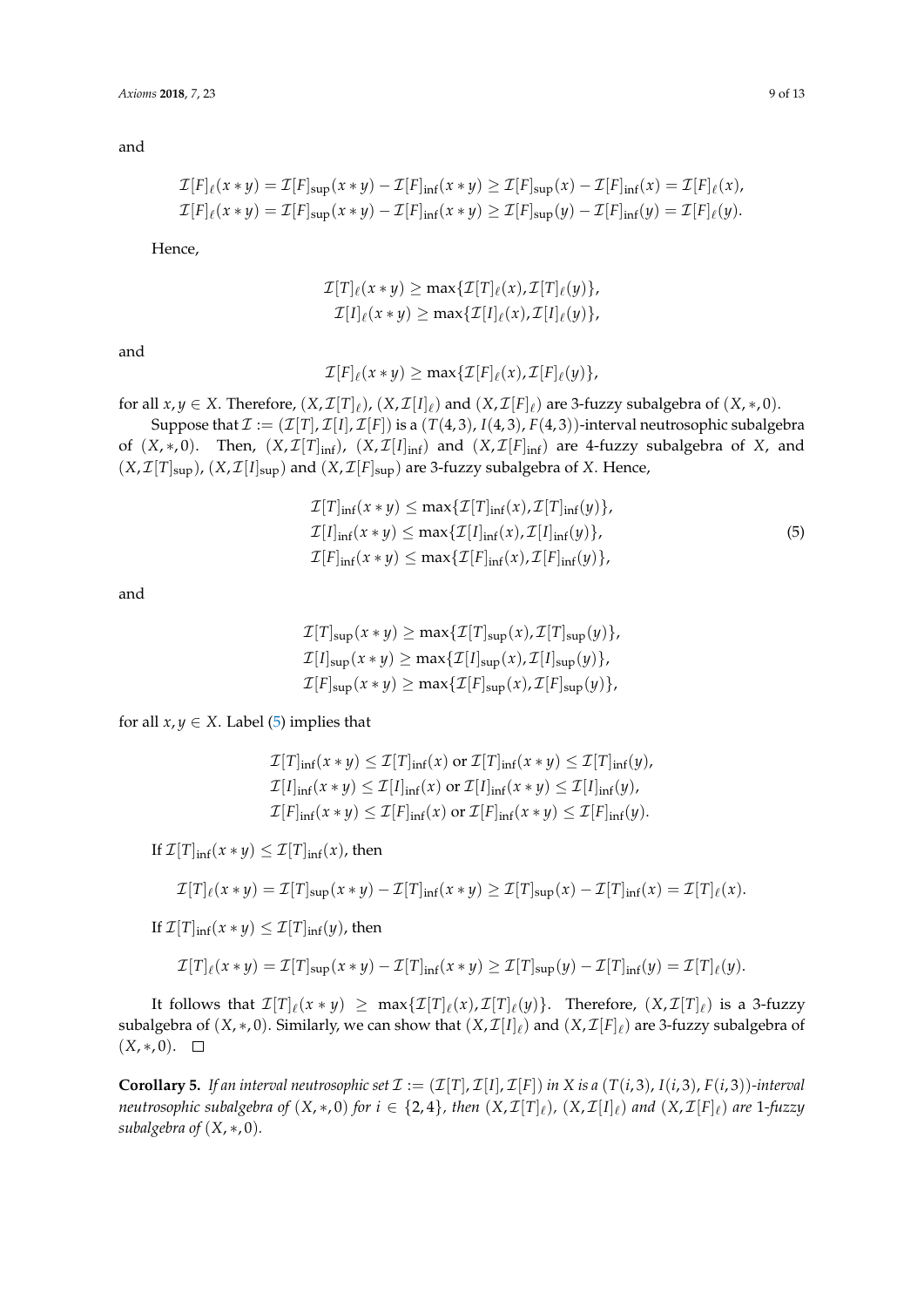**Theorem 10.** If an interval neutrosophic set  $\mathcal{I} := (\mathcal{I}[T], \mathcal{I}[I], \mathcal{I}[F])$  in X is a  $(T(3, 4), I(3, 4))$  $F(3,4))$ -interval neutrosophic subalgebra of  $(X,*,0)$ , then  $(X,\mathcal{I}[T]_\ell)$ ,  $(X,\mathcal{I}[I]_\ell)$  and  $(X,\mathcal{I}[F]_\ell)$  are  $4$ -fuzzy *subalgebra of* (*X*, ∗, 0)*.*

**Proof.** Let  $\mathcal{I} := (\mathcal{I}[T], \mathcal{I}[I], \mathcal{I}[F])$  be a  $(T(3, 4), T(3, 4), F(3, 4))$ -interval neutrosophic subalgebra of  $(X,*,0)$ . Then,  $(X,\mathcal{I}[T]_{\text{inf}})$ ,  $(X,\mathcal{I}[I]_{\text{inf}})$  and  $(X,\mathcal{I}[F]_{\text{inf}})$  are 3-fuzzy subalgebra of *X*, and  $(X,\mathcal{I}[T]_{\text{sup}})$ ,  $(X, \mathcal{I}[I]_{\text{sup}})$  and  $(X, \mathcal{I}[F]_{\text{sup}})$  are 4-fuzzy subalgebra of *X*. Thus,

$$
\mathcal{I}[T]_{\text{inf}}(x * y) \ge \max{\{\mathcal{I}[T]_{\text{inf}}(x), \mathcal{I}[T]_{\text{inf}}(y)\}},
$$
  

$$
\mathcal{I}[I]_{\text{inf}}(x * y) \ge \max{\{\mathcal{I}[I]_{\text{inf}}(x), \mathcal{I}[I]_{\text{inf}}(y)\}},
$$
  

$$
\mathcal{I}[F]_{\text{inf}}(x * y) \ge \max{\{\mathcal{I}[F]_{\text{inf}}(x), \mathcal{I}[F]_{\text{inf}}(y)\}},
$$

<span id="page-9-0"></span>and

$$
\mathcal{I}[T]_{\text{sup}}(x * y) \le \max\{\mathcal{I}[T]_{\text{sup}}(x), \mathcal{I}[T]_{\text{sup}}(y)\},
$$
  
\n
$$
\mathcal{I}[I]_{\text{sup}}(x * y) \le \max\{\mathcal{I}[I]_{\text{sup}}(x), \mathcal{I}[I]_{\text{sup}}(y)\},
$$
  
\n
$$
\mathcal{I}[F]_{\text{sup}}(x * y) \le \max\{\mathcal{I}[F]_{\text{sup}}(x), \mathcal{I}[F]_{\text{sup}}(y)\},
$$
  
\n(6)

for all  $x, y \in X$ . It follows from Label [\(6\)](#page-9-0) that

$$
\mathcal{I}[T]_{\text{sup}}(x * y) \leq \mathcal{I}[T]_{\text{sup}}(x) \text{ or } \mathcal{I}[T]_{\text{sup}}(x * y) \leq \mathcal{I}[T]_{\text{sup}}(y),
$$
  

$$
\mathcal{I}[I]_{\text{sup}}(x * y) \leq \mathcal{I}[I]_{\text{sup}}(x) \text{ or } \mathcal{I}[I]_{\text{sup}}(x * y) \leq \mathcal{I}[I]_{\text{sup}}(y),
$$
  

$$
\mathcal{I}[F]_{\text{sup}}(x * y) \leq \mathcal{I}[F]_{\text{sup}}(x) \text{ or } \mathcal{I}[F]_{\text{sup}}(x * y) \leq \mathcal{I}[F]_{\text{sup}}(y).
$$

Assume that  $\mathcal{I}[T]_{\text{sup}}(x * y) \leq \mathcal{I}[T]_{\text{sup}}(x)$ . Then,

$$
\mathcal{I}[T]_{\ell}(x * y) = \mathcal{I}[T]_{\sup}(x * y) - \mathcal{I}[T]_{\inf}(x * y) \leq \mathcal{I}[T]_{\sup}(x) - \mathcal{I}[T]_{\inf}(x) = \mathcal{I}[T]_{\ell}(x).
$$

If  $\mathcal{I}[T]_{\text{sup}}(x * y) \leq \mathcal{I}[T]_{\text{sup}}(y)$ , then

$$
\mathcal{I}[T]_{\ell}(x*y)=\mathcal{I}[T]_{\text{sup}}(x*y)-\mathcal{I}[T]_{\text{inf}}(x*y)\leq\mathcal{I}[T]_{\text{sup}}(y)-\mathcal{I}[T]_{\text{inf}}(y)=\mathcal{I}[T]_{\ell}(y).
$$

Hence,  $\mathcal{I}[T]_\ell(x*y) \leq \max\{\mathcal{I}[T]_\ell(x),\mathcal{I}[T]_\ell(y)\}$  for all  $x,y\in X$ . By a similar way, we can prove that

$$
\mathcal{I}[I]_{\ell}(x*y)\leq \max\{\mathcal{I}[I]_{\ell}(x),\mathcal{I}[I]_{\ell}(y)\}
$$

and

$$
\mathcal{I}[F]_{\ell}(x*y) \leq \max\{\mathcal{I}[F]_{\ell}(x),\mathcal{I}[F]_{\ell}(y)\}
$$

for all  $x, y \in X$ . Therefore,  $(X, \mathcal{I}[T]_{\ell})$ ,  $(X, \mathcal{I}[I]_{\ell})$  and  $(X, \mathcal{I}[F]_{\ell})$  are 4-fuzzy subalgebra of  $(X, *, 0)$ .

**Theorem 11.** *If an interval neutrosophic set*  $\mathcal{I} := (\mathcal{I}[T], \mathcal{I}[I], \mathcal{I}[F])$  *in*  $X$  *is a*  $(T(3, 2), I(3, 2))$  $F(3,2))$ -interval neutrosophic subalgebra of  $(X,*,0)$ , then  $(X,\mathcal{I}[T]_\ell)$ ,  $(X,\mathcal{I}[I]_\ell)$  and  $(X,\mathcal{I}[F]_\ell)$  are 2-fuzzy *subalgebra of* (*X*, ∗, 0)*.*

**Proof.** Assume that  $\mathcal{I} := (\mathcal{I}[T], \mathcal{I}[I], \mathcal{I}[F])$  is a  $(T(3, 2), T(3, 2))$ ,  $F(3, 2)$ )-interval neutrosophic subalgebra of  $(X, *, 0)$ . Then,  $(X, \mathcal{I}[T]_{inf})$ ,  $(X, \mathcal{I}[T]_{inf})$  and  $(X, \mathcal{I}[F]_{inf})$  are 3-fuzzy subalgebra of  $X$ , and  $(X, \mathcal{I}[T]_{\text{sup}})$ ,  $(X, \mathcal{I}[I]_{\text{sup}})$  and  $(X, \mathcal{I}[F]_{\text{sup}})$  are 2-fuzzy subalgebra of *X*. Hence,

$$
\mathcal{I}[T]_{\text{inf}}(x * y) \ge \max{\{\mathcal{I}[T]_{\text{inf}}(x), \mathcal{I}[T]_{\text{inf}}(y)\}},
$$
  

$$
\mathcal{I}[I]_{\text{inf}}(x * y) \ge \max{\{\mathcal{I}[I]_{\text{inf}}(x), \mathcal{I}[I]_{\text{inf}}(y)\}},
$$
  

$$
\mathcal{I}[F]_{\text{inf}}(x * y) \ge \max{\{\mathcal{I}[F]_{\text{inf}}(x), \mathcal{I}[F]_{\text{inf}}(y)\}},
$$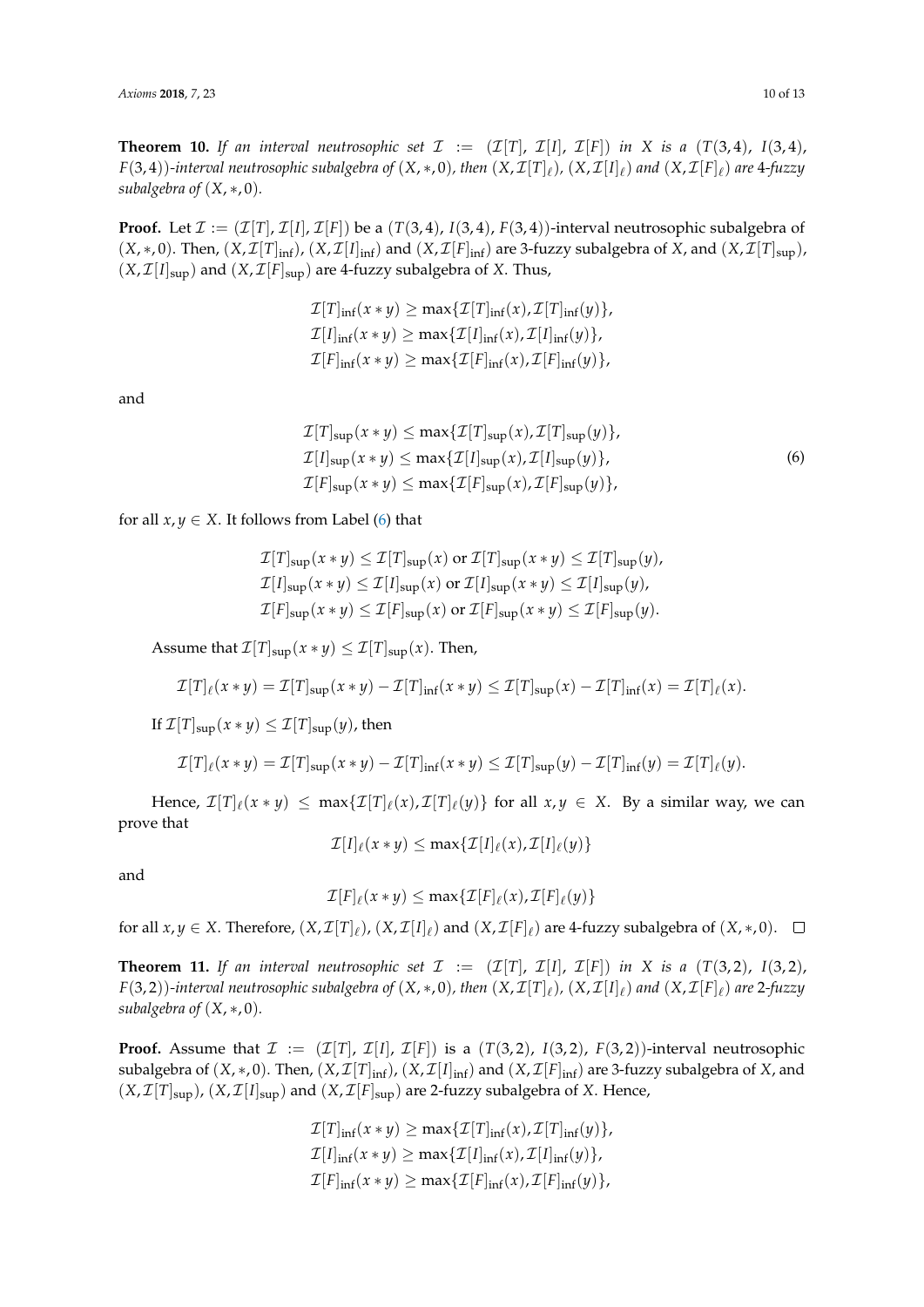$$
\mathcal{I}[T]_{\text{sup}}(x * y) \le \min\{\mathcal{I}[T]_{\text{sup}}(x), \mathcal{I}[T]_{\text{sup}}(y)\},
$$
  

$$
\mathcal{I}[I]_{\text{sup}}(x * y) \le \min\{\mathcal{I}[I]_{\text{sup}}(x), \mathcal{I}[I]_{\text{sup}}(y)\},
$$
  

$$
\mathcal{I}[F]_{\text{sup}}(x * y) \le \min\{\mathcal{I}[F]_{\text{sup}}(x), \mathcal{I}[F]_{\text{sup}}(y)\},
$$

## for all  $x, y \in X$ , which imply that

$$
\mathcal{I}[T]_{\ell}(x * y) = \mathcal{I}[T]_{\text{sup}}(x * y) - \mathcal{I}[T]_{\text{inf}}(x * y) \leq \mathcal{I}[T]_{\text{sup}}(x) - \mathcal{I}[T]_{\text{inf}}(x) = \mathcal{I}[T]_{\ell}(x),
$$
  
\n
$$
\mathcal{I}[T]_{\ell}(x * y) = \mathcal{I}[T]_{\text{sup}}(x * y) - \mathcal{I}[T]_{\text{inf}}(x * y) \leq \mathcal{I}[T]_{\text{sup}}(y) - \mathcal{I}[T]_{\text{inf}}(y) = \mathcal{I}[T]_{\ell}(y),
$$
  
\n
$$
\mathcal{I}[I]_{\ell}(x * y) = \mathcal{I}[I]_{\text{sup}}(x * y) - \mathcal{I}[I]_{\text{inf}}(x * y) \leq \mathcal{I}[I]_{\text{sup}}(x) - \mathcal{I}[I]_{\text{inf}}(x) = \mathcal{I}[I]_{\ell}(x),
$$
  
\n
$$
\mathcal{I}[I]_{\ell}(x * y) = \mathcal{I}[I]_{\text{sup}}(x * y) - \mathcal{I}[I]_{\text{inf}}(x * y) \leq \mathcal{I}[I]_{\text{sup}}(y) - \mathcal{I}[I]_{\text{inf}}(y) = \mathcal{I}[I]_{\ell}(y),
$$

and

$$
\mathcal{I}[F]_{\ell}(x * y) = \mathcal{I}[F]_{\text{sup}}(x * y) - \mathcal{I}[F]_{\text{inf}}(x * y) \leq \mathcal{I}[F]_{\text{sup}}(x) - \mathcal{I}[F]_{\text{inf}}(x) = \mathcal{I}[F]_{\ell}(x),
$$
  

$$
\mathcal{I}[F]_{\ell}(x * y) = \mathcal{I}[F]_{\text{sup}}(x * y) - \mathcal{I}[F]_{\text{inf}}(x * y) \leq \mathcal{I}[F]_{\text{sup}}(y) - \mathcal{I}[F]_{\text{inf}}(y) = \mathcal{I}[F]_{\ell}(y).
$$

It follows that

$$
\mathcal{I}[T]_{\ell}(x * y) \leq \min\{\mathcal{I}[T]_{\ell}(x), \mathcal{I}[T]_{\ell}(y)\},
$$
  

$$
\mathcal{I}[I]_{\ell}(x * y) \leq \min\{\mathcal{I}[I]_{\ell}(x), \mathcal{I}[I]_{\ell}(y)\},
$$

and

$$
\mathcal{I}[F]_{\ell}(x*y)\leq \min\{\mathcal{I}[F]_{\ell}(x),\mathcal{I}[F]_{\ell}(y)\},
$$

for all  $x, y \in X$ . Hence,  $(X, \mathcal{I}[T]_{\ell})$ ,  $(X, \mathcal{I}[I]_{\ell})$  and  $(X, \mathcal{I}[F]_{\ell})$  are 2-fuzzy subalgebra of  $(X, *, 0)$ .

**Corollary 6.** If an interval neutrosophic set  $\mathcal{I} := (\mathcal{I}[T], \mathcal{I}[T], \mathcal{I}[F])$  in X is a  $(T(3, 2), T(3, 2))$  $F(3,2))$ -interval neutrosophic subalgebra of  $(X,*,0)$ , then  $(X,\mathcal{I}[T]_\ell)$ ,  $(X,\mathcal{I}[I]_\ell)$  and  $(X,\mathcal{I}[F]_\ell)$  are  $4$ -fuzzy *subalgebra of* (*X*, ∗, 0)*.*

<span id="page-10-5"></span>**Theorem 12.** If an interval neutrosophic set  $\mathcal{I} := (\mathcal{I}[T], \mathcal{I}[I], \mathcal{I}[F])$  in X is a  $(T(i, 3), I(3, 4))$ *F*(3,2))-interval neutrosophic subalgebra of  $(X, *, 0)$  for  $i \in \{2, 4\}$ , then

- (1)  $(X, \mathcal{I}[T]_\ell)$  *is a* 3*-fuzzy subalgebra of*  $(X, *, 0)$ *.*
- (2)  $(X, \mathcal{I}[I]_\ell)$  *is a 4-fuzzy subalgebra of*  $(X, *, 0)$ *.*
- (3)  $(X, \mathcal{I}[F]_\ell)$  *is a* 2*-fuzzy subalgebra of*  $(X, *, 0)$ *.*

**Proof.** Assume that  $\mathcal{I} := (\mathcal{I}[T], \mathcal{I}[I], \mathcal{I}[F])$  is a  $(T(4, 3), I(3, 4), F(3, 2))$ -interval neutrosophic subalgebra of  $(X, *, 0)$ . Then,  $(X, \mathcal{I}[T]_{inf})$  is a 4-fuzzy subalgebra of *X*,  $(X, \mathcal{I}[T]_{sup})$  is a 3-fuzzy subalgebra of *X*,  $(X, \mathcal{I}[I]_{\text{inf}})$  is a 3-fuzzy subalgebra of *X*,  $(X, \mathcal{I}[I]_{\text{sup}})$  is a 4-fuzzy subalgebra of *X*,  $(X, \mathcal{I}[F]_{\text{inf}})$  is a 3-fuzzy subalgebra of *X*, and  $(X, \mathcal{I}[F]_{\text{sup}})$  is a 2-fuzzy subalgebra of *X*. Hence,

<span id="page-10-0"></span>
$$
\mathcal{I}[T]_{\inf}(x*y) \le \max\{\mathcal{I}[T]_{\inf}(x),\mathcal{I}[T]_{\inf}(y)\},\tag{7}
$$

<span id="page-10-1"></span>
$$
\mathcal{I}[T]_{\text{sup}}(x*y) \ge \max\{\mathcal{I}[T]_{\text{sup}}(x),\mathcal{I}[T]_{\text{sup}}(y)\},\tag{8}
$$

<span id="page-10-3"></span> $\mathcal{I}[I]_{\text{inf}}(x * y) \ge \max{\{\mathcal{I}[I]_{\text{inf}}(x), \mathcal{I}[I]_{\text{inf}}(y)\}}$ , (9)

<span id="page-10-2"></span>
$$
\mathcal{I}[I]_{\text{sup}}(x*y) \le \max\{\mathcal{I}[I]_{\text{sup}}(x),\mathcal{I}[I]_{\text{sup}}(y)\},\tag{10}
$$

<span id="page-10-4"></span>
$$
\mathcal{I}[F]_{\inf}(x*y) \ge \max\{\mathcal{I}[F]_{\inf}(x),\mathcal{I}[F]_{\inf}(y)\},\tag{11}
$$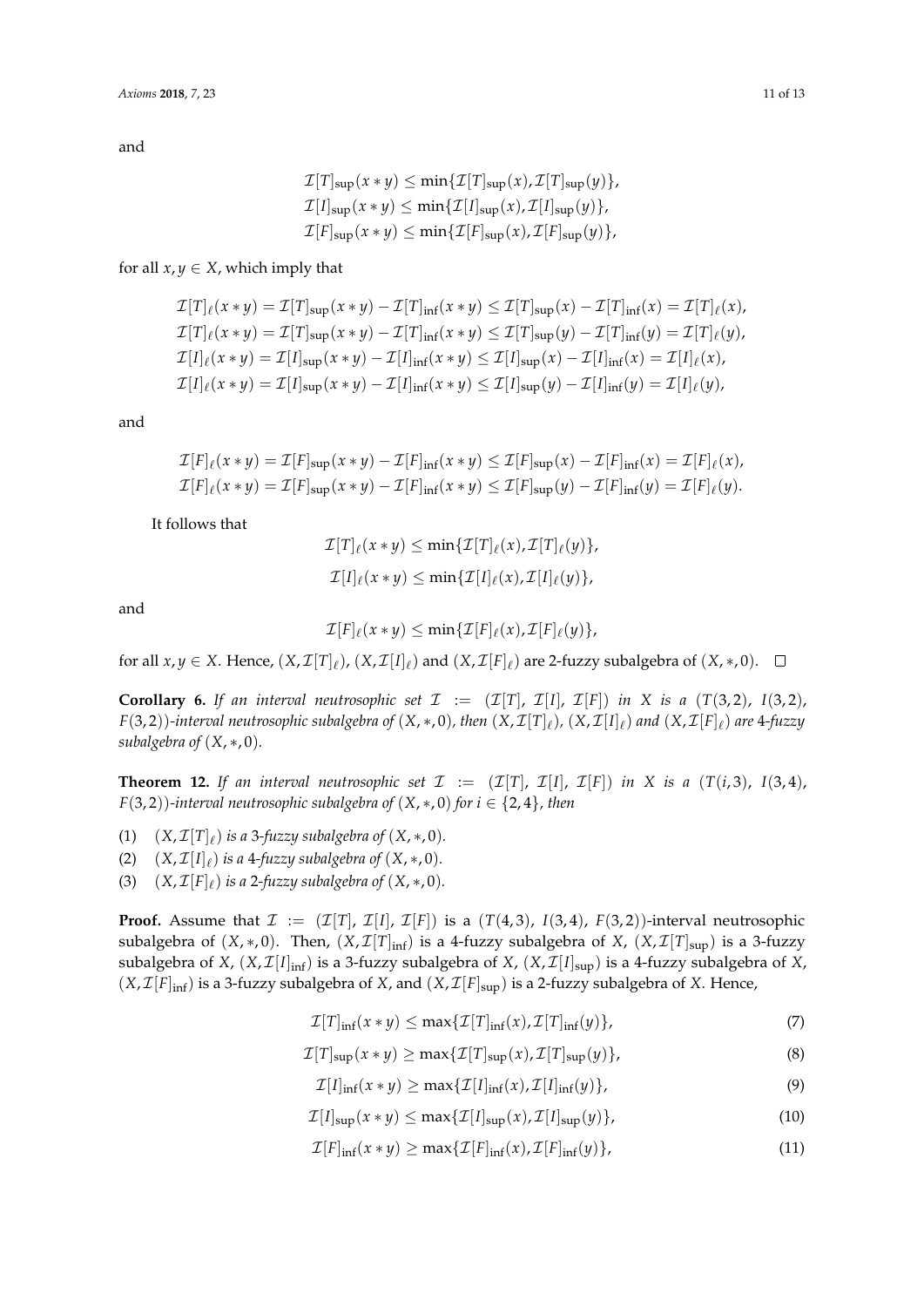<span id="page-11-1"></span>
$$
\mathcal{I}[F]_{\text{sup}}(x*y) \le \min\{\mathcal{I}[F]_{\text{sup}}(x),\mathcal{I}[F]_{\text{sup}}(y)\},\tag{12}
$$

for all  $x, y \in X$ . Then,

$$
\mathcal{I}[T]_{\inf}(x * y) \le \mathcal{I}[T]_{\inf}(x) \text{ or } \mathcal{I}[T]_{\inf}(x * y) \le \mathcal{I}[T]_{\inf}(y)
$$

by Label [\(7\)](#page-10-0). It follows from Label [\(8\)](#page-10-1) that

$$
\mathcal{I}[T]_{\ell}(x*y)=\mathcal{I}[T]_{\text{sup}}(x*y)-\mathcal{I}[T]_{\text{inf}}(x*y)\geq \mathcal{I}[T]_{\text{sup}}(x)-\mathcal{I}[T]_{\text{inf}}(x)=\mathcal{I}[T]_{\ell}(x)
$$

or

$$
\mathcal{I}[T]_{\ell}(x * y) = \mathcal{I}[T]_{\text{sup}}(x * y) - \mathcal{I}[T]_{\text{inf}}(x * y) \ge \mathcal{I}[T]_{\text{sup}}(y) - \mathcal{I}[T]_{\text{inf}}(y) = \mathcal{I}[T]_{\ell}(y),
$$

and so that  $\mathcal{I}[T]_\ell(x*y)\geq \max\{\mathcal{I}[T]_\ell(x),\mathcal{I}[T]_\ell(y)\}$  for all  $x,y\in X$ . Thus,  $(X,\mathcal{I}[T]_\ell)$  is a 3-fuzzy subalgebra of  $(X, *, 0)$ . The condition  $(10)$  implies that

<span id="page-11-0"></span>
$$
\mathcal{I}[I]_{\text{sup}}(x*y) \le \mathcal{I}[I]_{\text{sup}}(x) \text{ or } \mathcal{I}[I]_{\text{sup}}(x*y) \le \mathcal{I}[I]_{\text{sup}}(y). \tag{13}
$$

Combining Labels [\(9\)](#page-10-3) and [\(13\)](#page-11-0), we have

$$
\mathcal{I}[I]_{\ell}(x*y)=\mathcal{I}[I]_{\text{sup}}(x*y)-\mathcal{I}[I]_{\text{inf}}(x*y)\leq \mathcal{I}[I]_{\text{sup}}(x)-\mathcal{I}[I]_{\text{inf}}(x)=\mathcal{I}[I]_{\ell}(x)
$$

or

$$
\mathcal{I}[I]_{\ell}(x*y)=\mathcal{I}[I]_{\sup}(x*y)-\mathcal{I}[I]_{\inf}(x*y)\leq \mathcal{I}[I]_{\sup}(y)-\mathcal{I}[I]_{\inf}(y)=\mathcal{I}[I]_{\ell}(y).
$$

It follows that  $\mathcal{I}[I]_\ell(x*y)\leq \max\{\mathcal{I}[I]_\ell(x),\mathcal{I}[I]_\ell(y)\}$  for all  $x,y\in X.$  Thus,  $(X,\mathcal{I}[I]_\ell)$  is a 4-fuzzy subalgebra of  $(X, *, 0)$ . Using Labels [\(11\)](#page-10-4) and [\(12\)](#page-11-1), we have

$$
\mathcal{I}[F]_{\ell}(x*y)=\mathcal{I}[F]_{\text{sup}}(x*y)-\mathcal{I}[F]_{\text{inf}}(x*y)\leq \mathcal{I}[F]_{\text{sup}}(x)-\mathcal{I}[F]_{\text{inf}}(x)=\mathcal{I}[F]_{\ell}(x)
$$

and

$$
\mathcal{I}[F]_{\ell}(x*y)=\mathcal{I}[F]_{\text{sup}}(x*y)-\mathcal{I}[F]_{\text{inf}}(x*y)\leq \mathcal{I}[F]_{\text{sup}}(y)-\mathcal{I}[F]_{\text{inf}}(y)=\mathcal{I}[F]_{\ell}(y),
$$

and so  $\mathcal{I}[F]_\ell(x*y)\leq \min\{\mathcal{I}[F]_\ell(x),\mathcal{I}[F]_\ell(y)\}$  for all  $x,y\in X$ . Therefore,  $(X,\mathcal{I}[F]_\ell)$  is a 2-fuzzy subalgebra of  $(X, *, 0)$ . Similarly, we can prove the desired results for  $i = 2$ .  $\Box$ 

**Corollary 7.** If an interval neutrosophic set  $\mathcal{I} := (\mathcal{I}[T], \mathcal{I}[I], \mathcal{I}[F])$  in X is a  $(T(i, 3), I(3, 4), F(3, 2))$ -interval *neutrosophic subalgebra of*  $(X, *, 0)$  *for*  $i \in \{2, 4\}$ *, then* 

- (1)  $(X, \mathcal{I}[T]_\ell)$  *is a* 1*-fuzzy subalgebra of*  $(X, *, 0)$ *.*
- (2)  $(X, \mathcal{I}[I]_\ell)$  and  $(X, \mathcal{I}[F]_\ell)$  are 4-fuzzy subalgebra of  $(X, *, 0)$ *.*

By a similar way to the proof of Theorem [12,](#page-10-5) we have the following theorems.

**Theorem 13.** If an interval neutrosophic set  $\mathcal{I} := (\mathcal{I}[T], \mathcal{I}[I], \mathcal{I}[F])$  in X is a  $(T(i, 3), I(3, 2))$ *F*(3,2))-interval neutrosophic subalgebra of  $(X, *, 0)$  for  $i \in \{2, 4\}$ , then

- (1)  $(X, \mathcal{I}[T]_\ell)$  *is a* 3*-fuzzy subalgebra of*  $(X, *, 0)$ *.*
- (2)  $(X, \mathcal{I}[I]_\ell)$  and  $(X, \mathcal{I}[F]_\ell)$  are 2-fuzzy subalgebra of  $(X, *, 0)$ *.*

**Corollary 8.** If an interval neutrosophic set  $\mathcal{I} := (\mathcal{I}[T], \mathcal{I}[I], \mathcal{I}[F])$  in X is a  $(T(i, 3), I(3, 2), F(3, 2))$ *-interval neutrosophic subalgebra of*  $(X, *, 0)$  *for*  $i \in \{2, 4\}$ *, then* 

- (1)  $(X, \mathcal{I}[T]_\ell)$  *is a* 1*-fuzzy subalgebra of*  $(X, *, 0)$ *.*
- (2)  $(X, \mathcal{I}[I]_\ell)$  and  $(X, \mathcal{I}[F]_\ell)$  are 4-fuzzy subalgebra of  $(X, *, 0)$ *.*